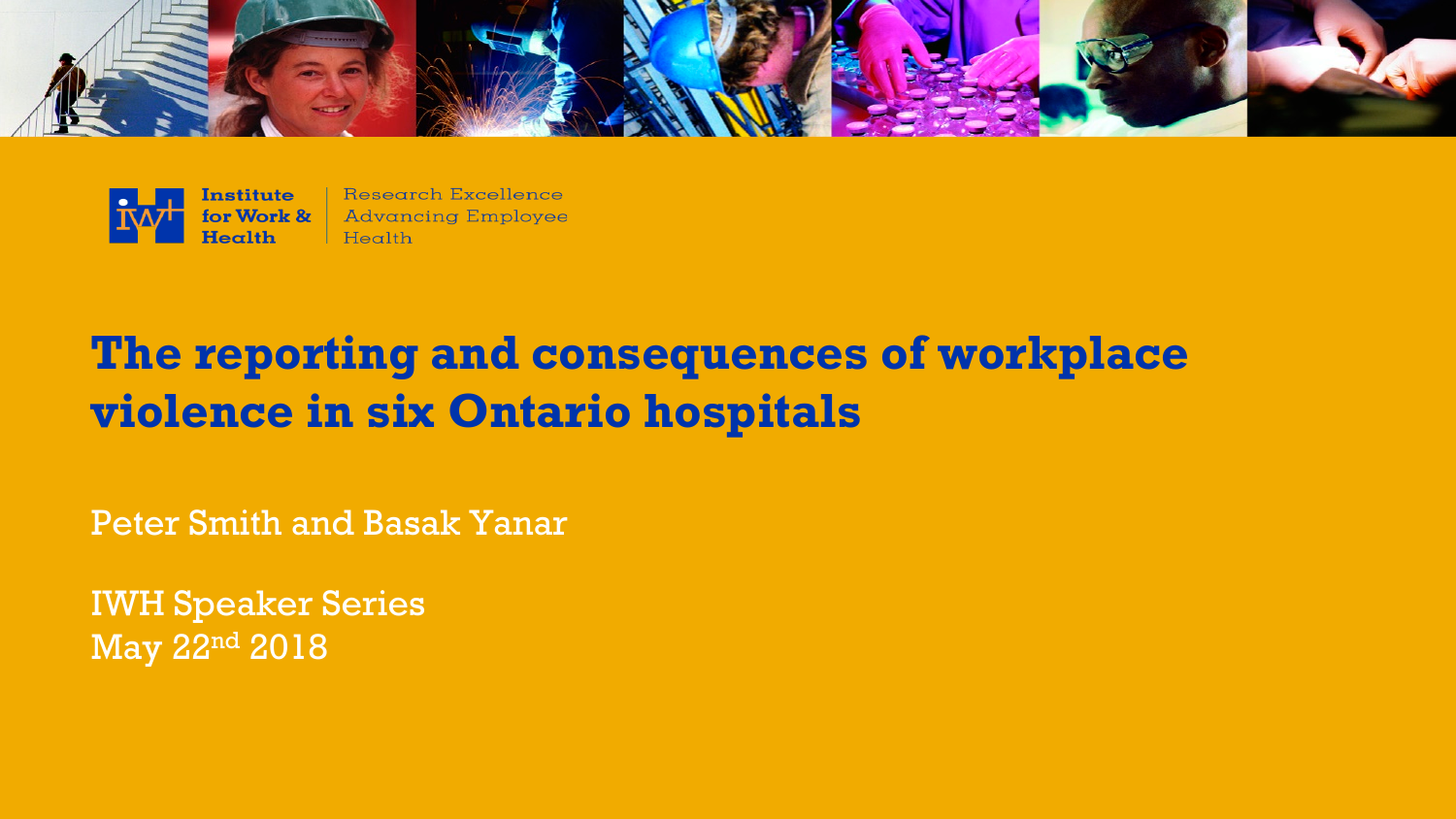

## **Acknowledgement**

The Institute for Work & Health operates with the support of the Province of Ontario.

The views expressed in this document are those of the authors and do not necessarily reflect those of the Province of Ontario.

Special thanks to the various staff members at each hospital who helped with study recruitment and ethics applications

Thanks to Amber Bielecky, Maaike de Vries and Michael Beckett for initial work related to this project, through the Indicators, Evaluation and Reporting working group.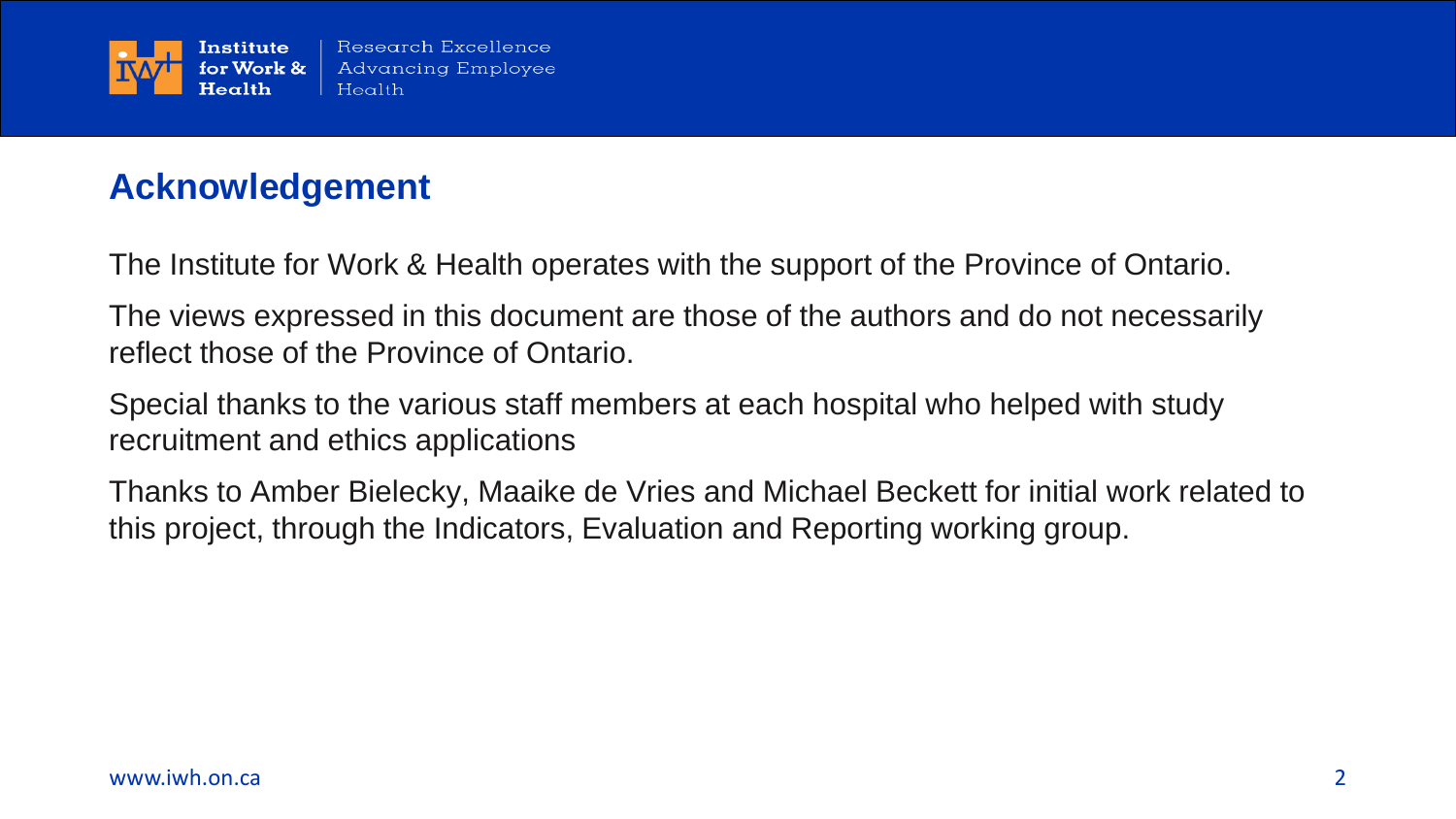



Created on October 31, 2017

"Insanity is doing things the way we've always done them and expecting different results."

**Albert Einstein** 

Number of workplace violence incidents (overall) is a new mandatory indicator for the Quality Improvement Plans (QIPs). This indicator measures the number of workplace violence incidents against hospital workers. The Occupational Health and Safety Act, 1990 defines workplace violence as the exercise or attempted exercise of physical force by a person against a worker that causes or could cause physical injury, and/or a statement(s) or behaviour(s) that could be interpreted as a threat to exercise physical force against a worker in the workplace.

#### www.iwh.on.ca 3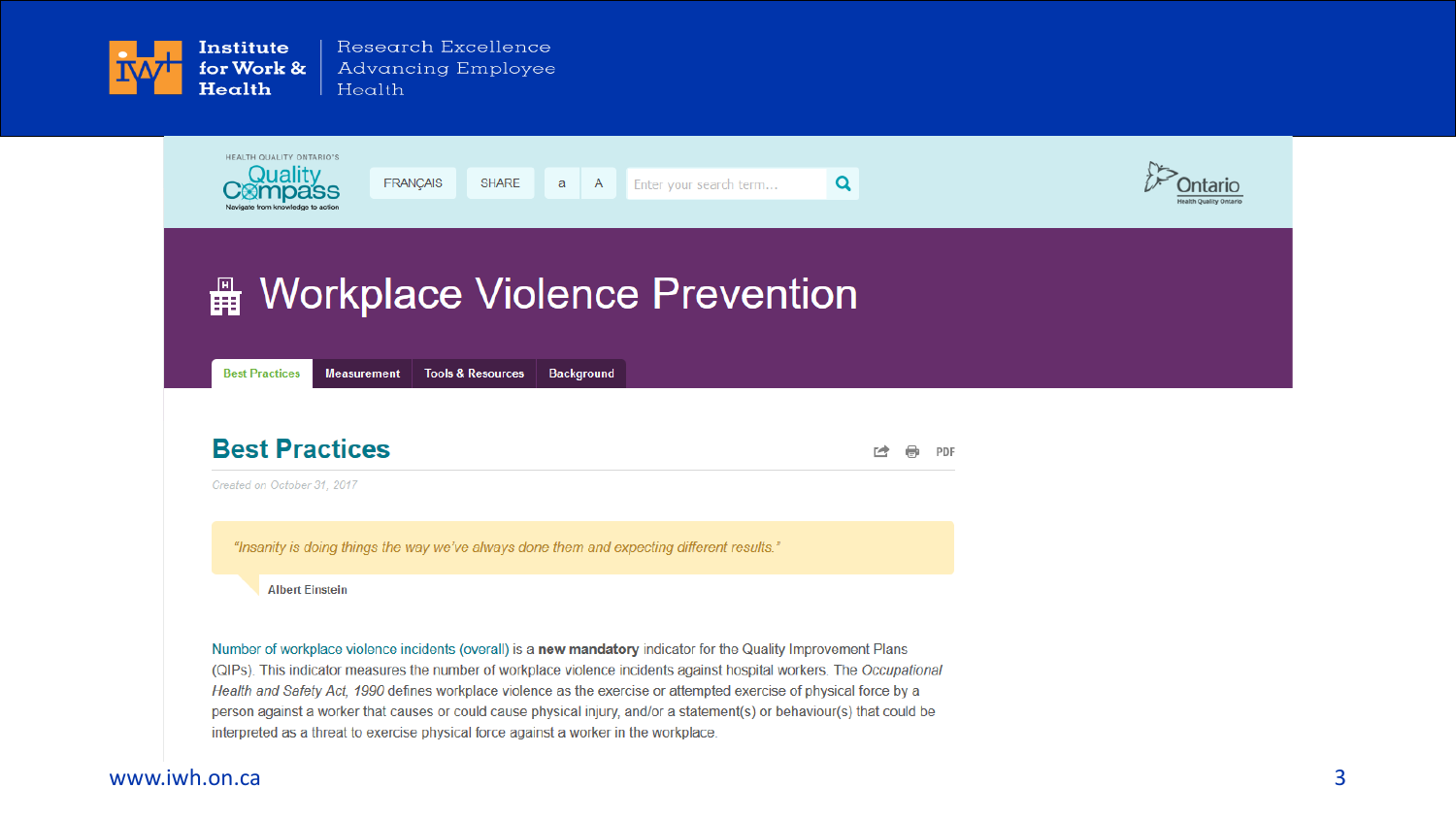

## Technical specifications for the mandatory indicator of the number of workplace violence incidents

Unit of Measurement: Number of workplace violence incidents reported by hospital workers within a 12 month period

Workplace violence: As defined under the Ontario Occupational Health and Safety Act

Data Source: In house data collection: The number of reported workplace violence incidents through each organisation's internal reporting mechanisms.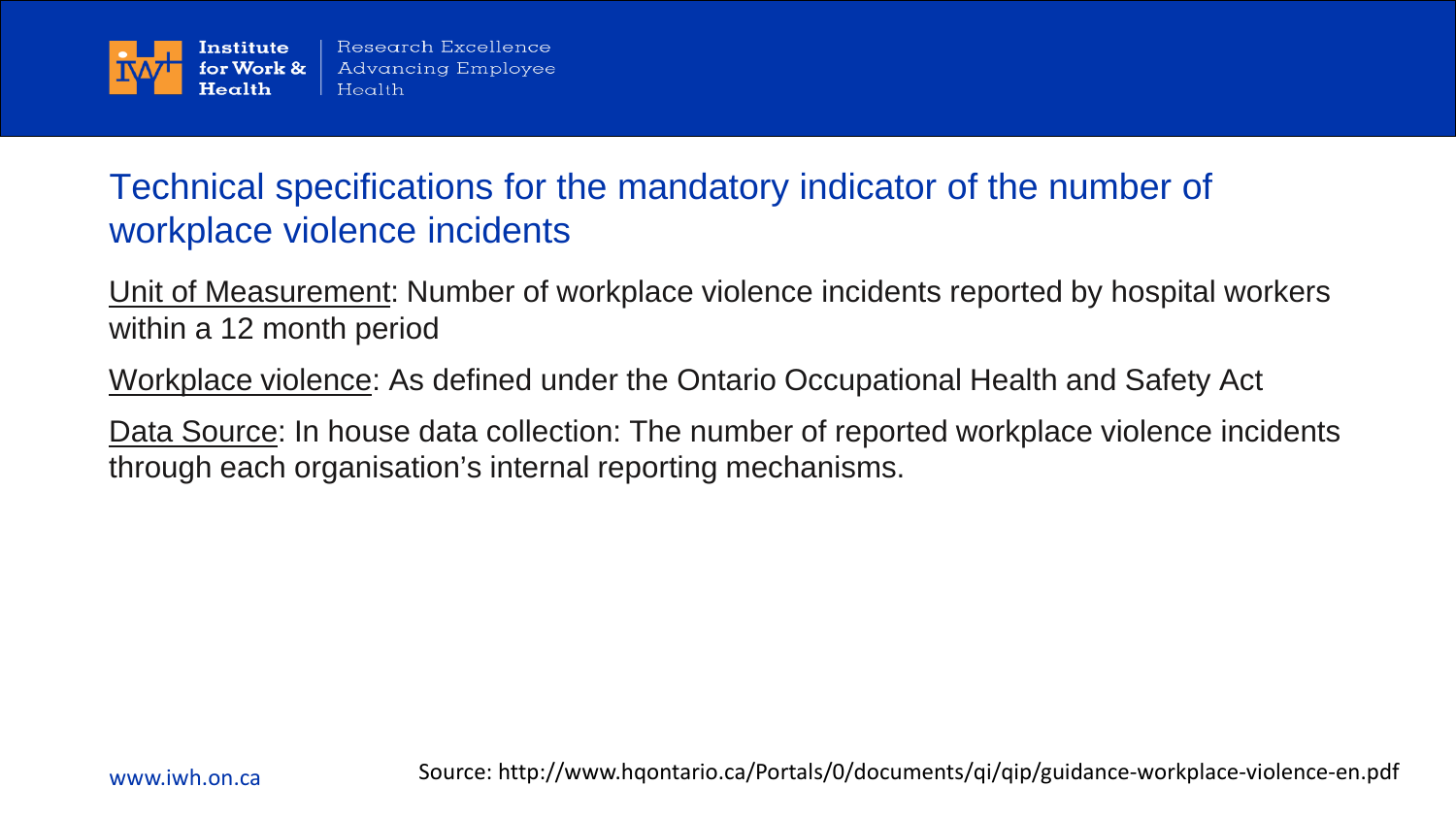

## Workplace violence under the Ontario Occupational Health and Safety Act

- the exercise of physical force by a person against a worker, in a workplace, that causes or could cause physical injury to the worker,
- an attempt to exercise physical force against a worker, in a workplace, that could cause physical injury to the worker,
- a statement or behaviour that it is reasonable for a worker to interpret as a threat to exercise physical force against the worker, in a workplace, that could cause physical injury to the worker.

Source: Ontario Occupational Health and Safety Act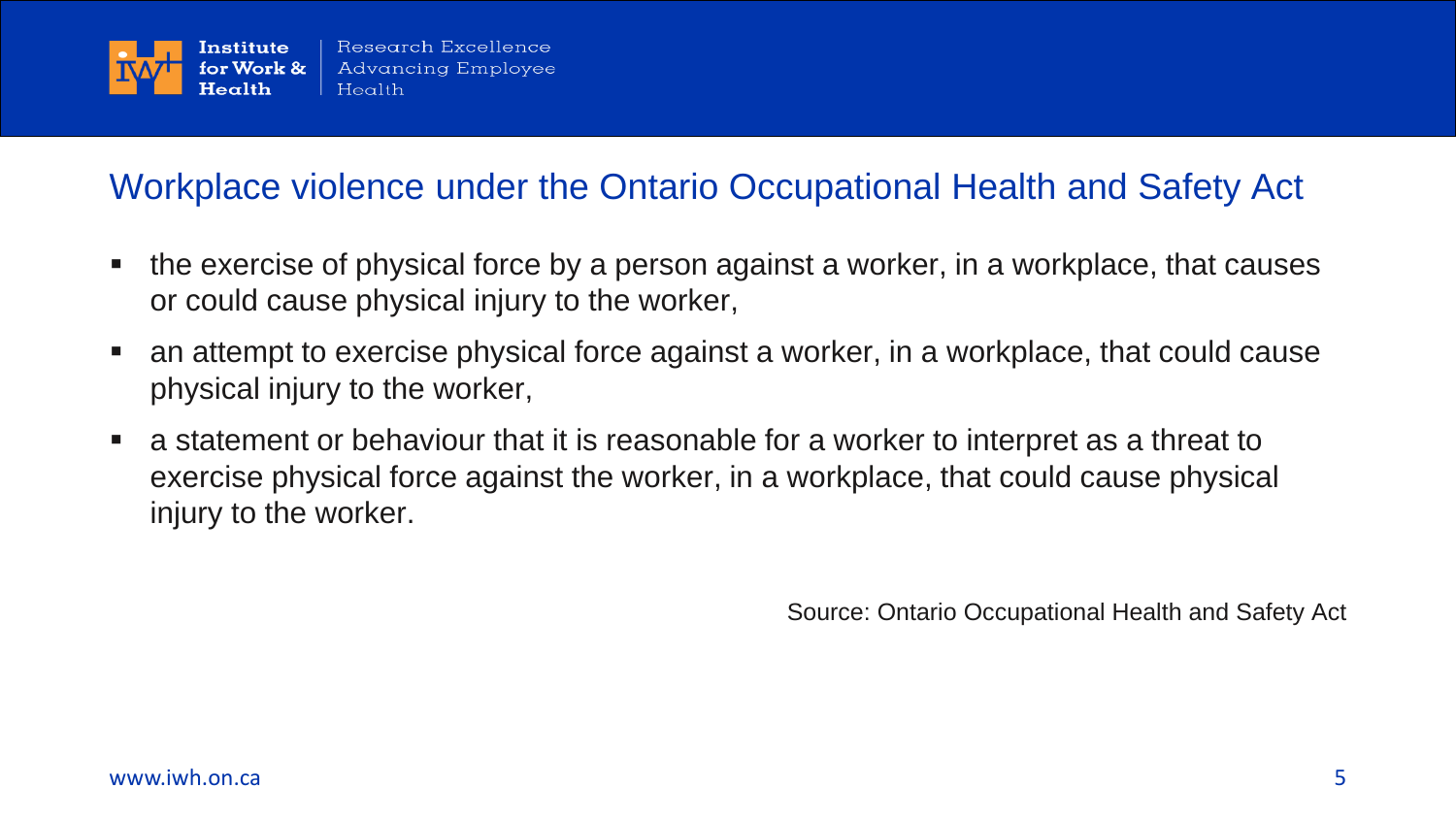## Hospital reporting systems as an method to monitor workplace violence

|                             | <b>Arnetz et al</b><br>(2015)                                                                                                     | Pompeii et al<br>(2016)                                                                       |
|-----------------------------|-----------------------------------------------------------------------------------------------------------------------------------|-----------------------------------------------------------------------------------------------|
| Target population           | Employees in 42 hospital units<br>within seven hospitals in Mid-west<br><b>United States (approximately</b><br>15,000 employees). | Two large hospital systems in Texas<br>and North Carolina (approximately<br>11,000 employees) |
| Num invited to participate  | 2,010                                                                                                                             | 11,000                                                                                        |
| Response rate (N)           | $22\%$ (N=446)                                                                                                                    | 49% (N=5,385)                                                                                 |
| Types of violence examined  | All Types (violence or aggression)                                                                                                | Type II only (patient/visitor)<br>(assaults, attempted assault and<br>threats)                |
| <b>Experienced violence</b> | 62%                                                                                                                               | 39%                                                                                           |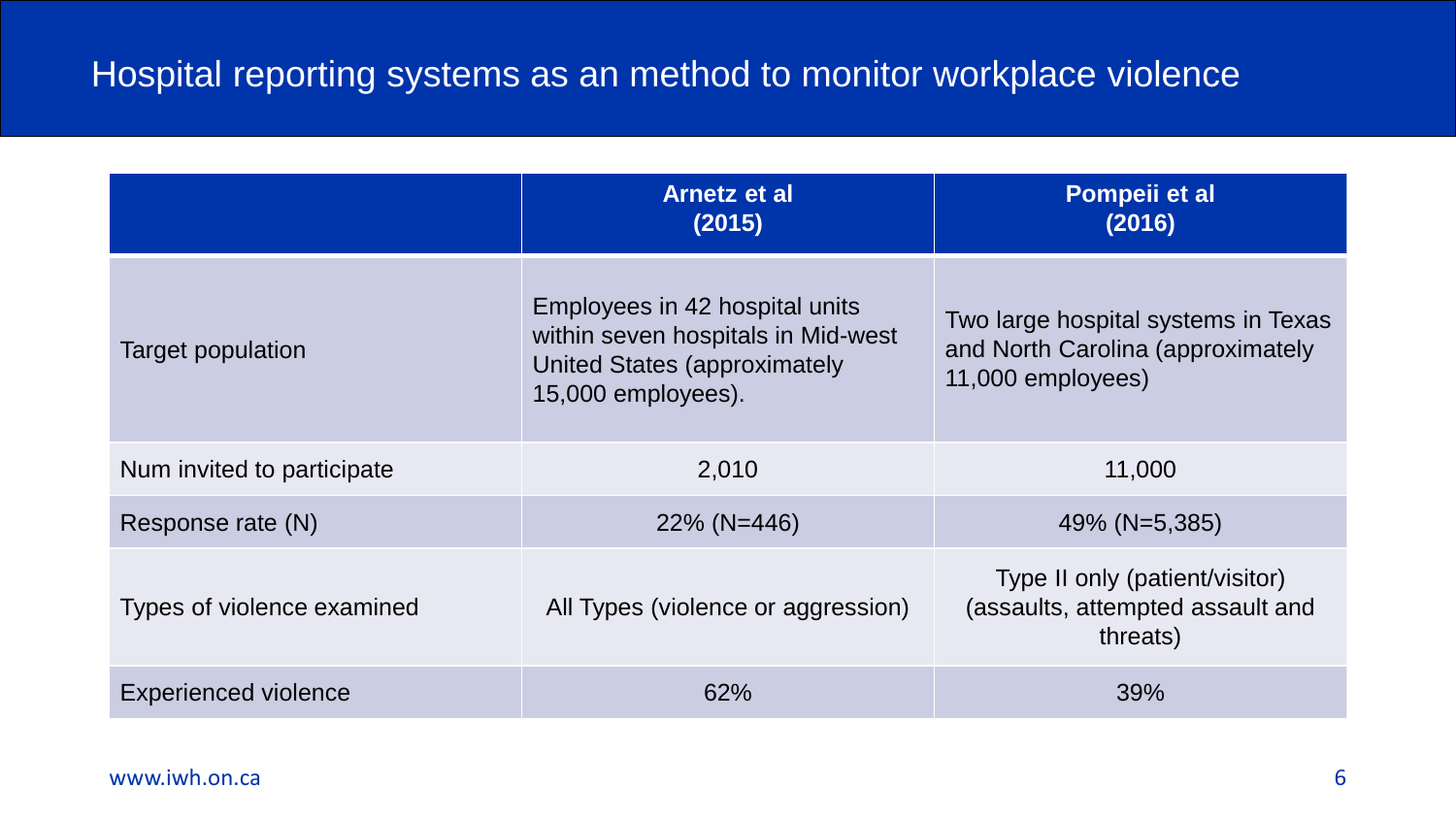

#### Hospital reporting systems as an method to monitor workplace violence

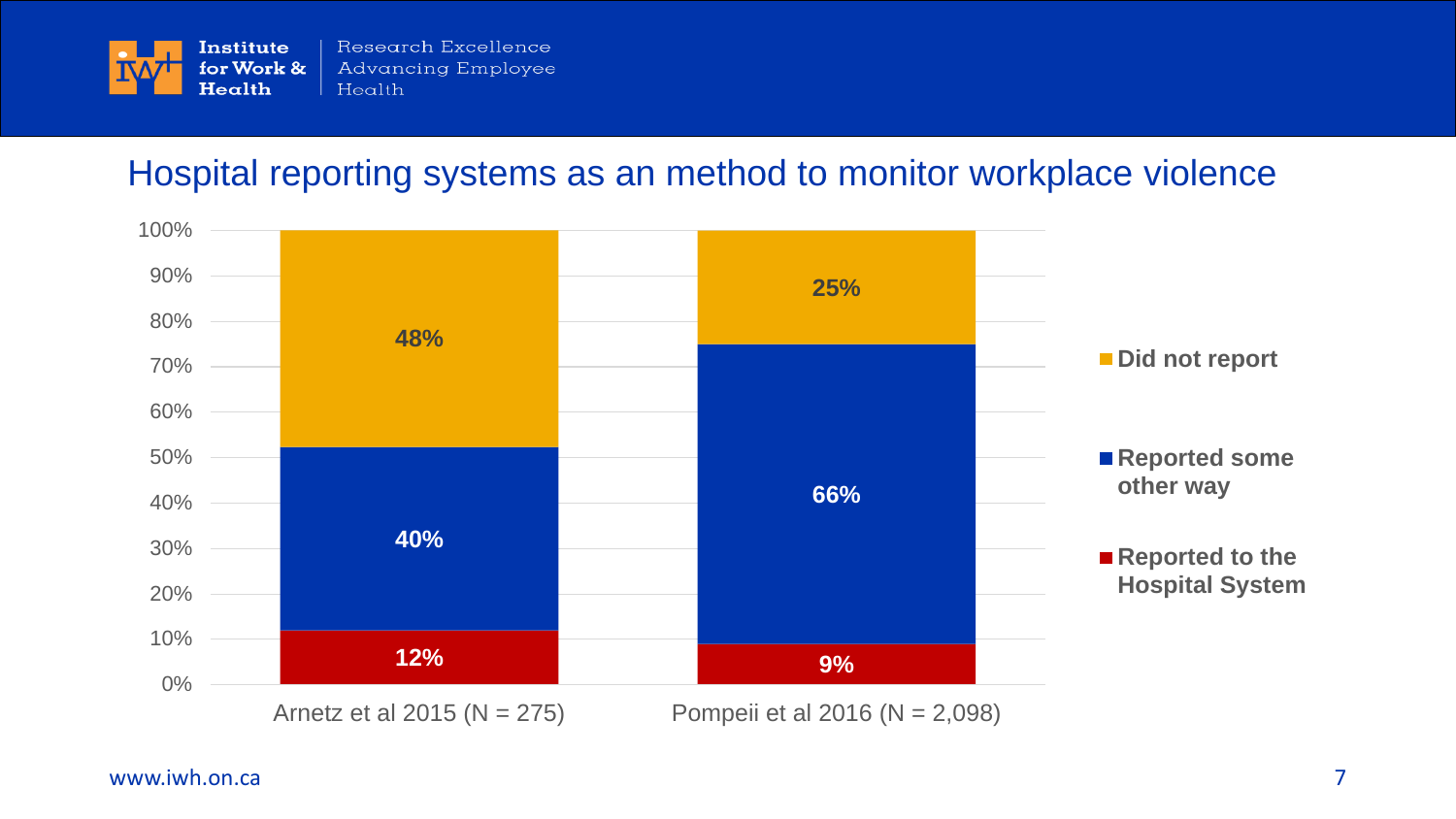

## **Objective**

Working together with six Ontario hospitals we sought to:

- Estimate self-reported rates of different types of workplace violence in the previous 12 months
- Understand how many of these incidents were reported to the hospital system
- Examine perceptions of workplace violence prevention activities at each hospital

For the most serious incident we also wanted to know

- More about the incident and the consequences of the incident
- If it was reported to the hospital system
- Reasons for not reporting to the hospital system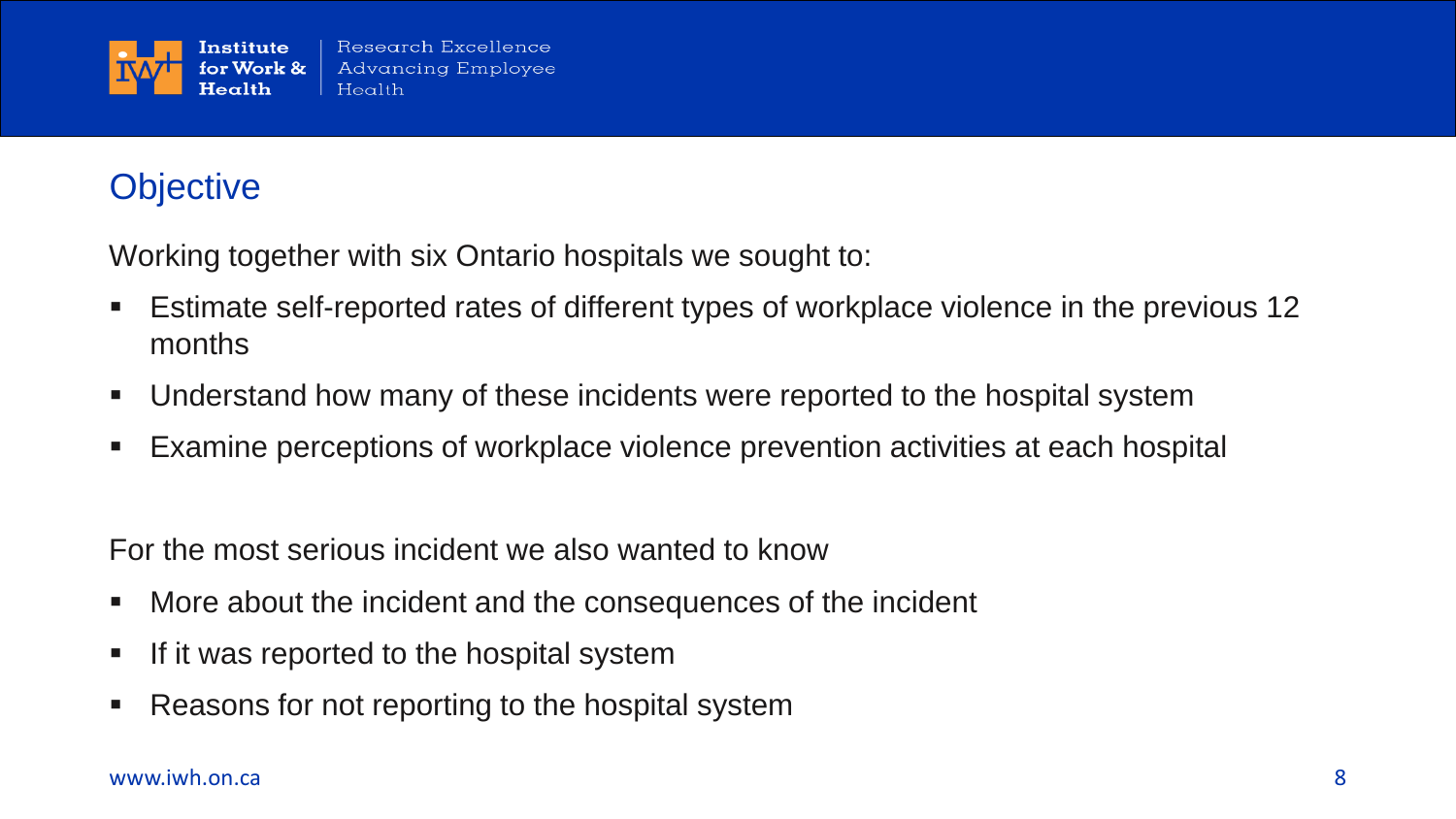

## Study timeline

- **Nov 2016 – March 2017**: Engagement with each hospital concerning study objectives and survey content
- **March 2017:** Ethics application submitted to U of T
- **May – June 2017**: Additional survey modifications following feedback from hospital representatives
- **June 2017:** Ethics applications submitted to each of the six hospitals (approved between August and September)
- **Late October to late Nov 2017:** Survey launched at each hospital
- **Jan 2018:** Surveys closed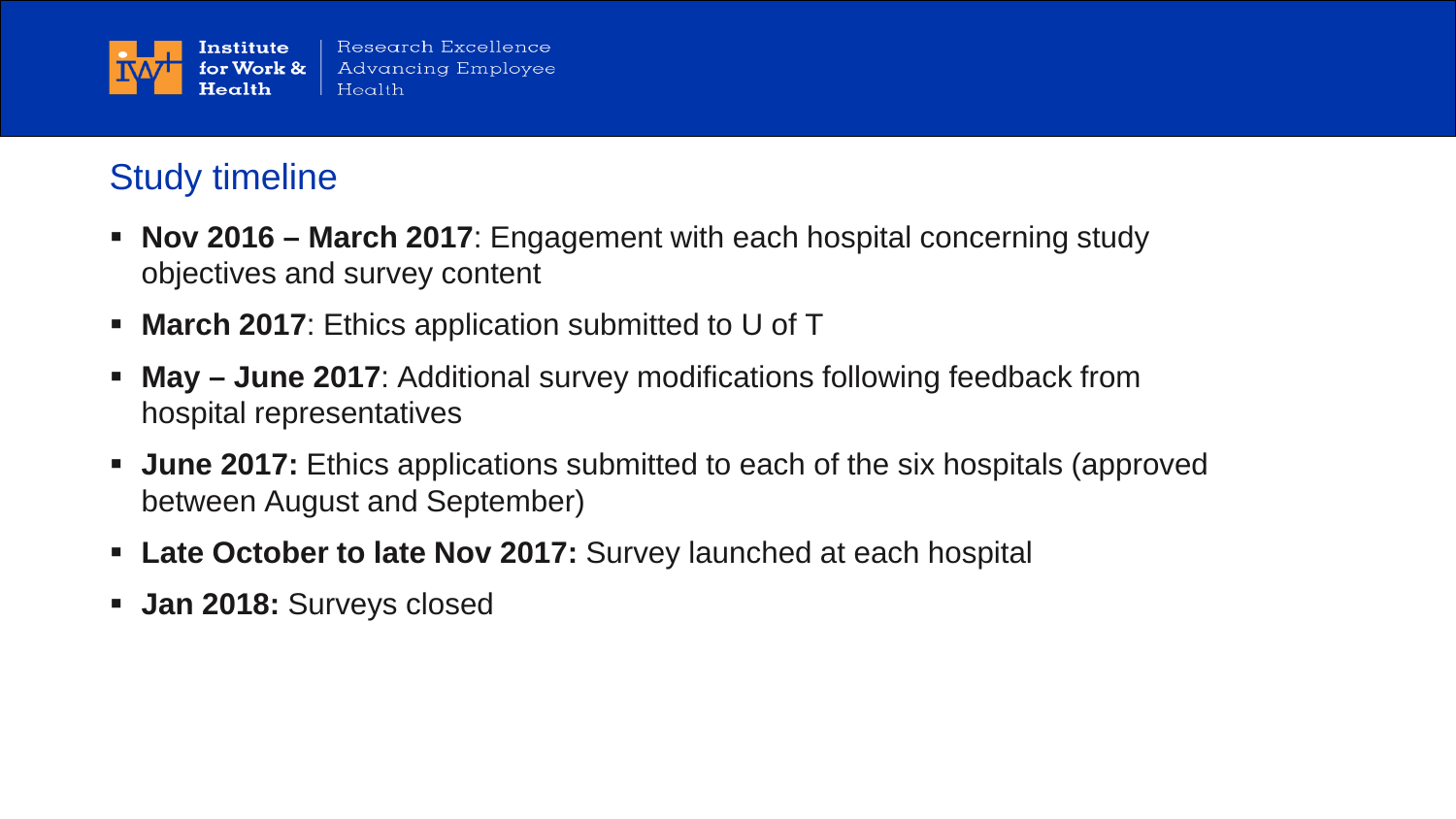

## Survey content

- **Part One: Experience of WPV and reporting**
- **Part Two: Details on most serious WPV event**
- **Part Three:** Workplace violence prevention and demographic, occupational information
- All surveys done online, following a mass email to staff at each hospital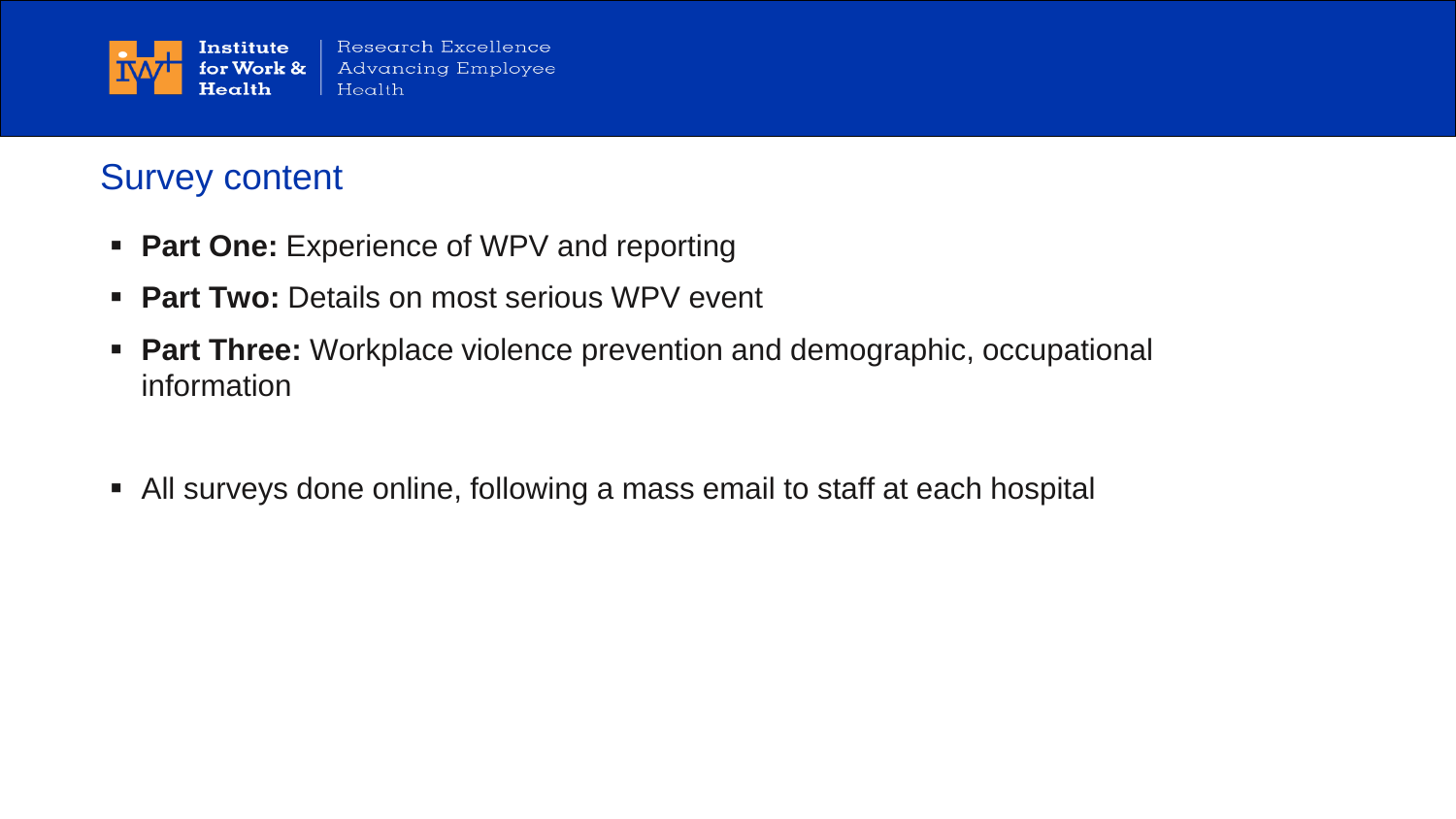

## Part One: Sample size per hospital ( $N = 1,564$ ; 1,323 (85%) with some data)

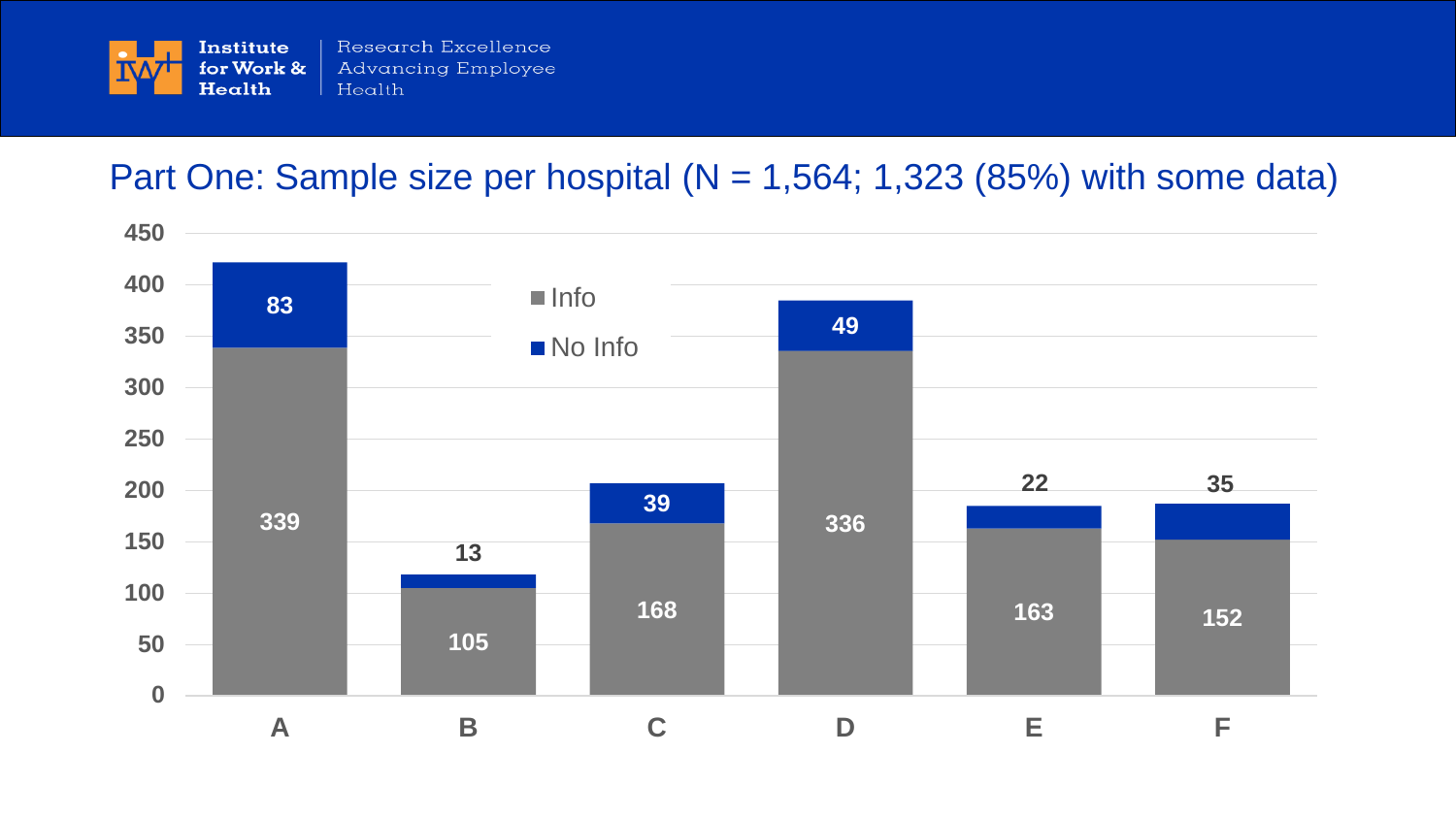

#### No differences in respondent demographics and direct care work across hospitals

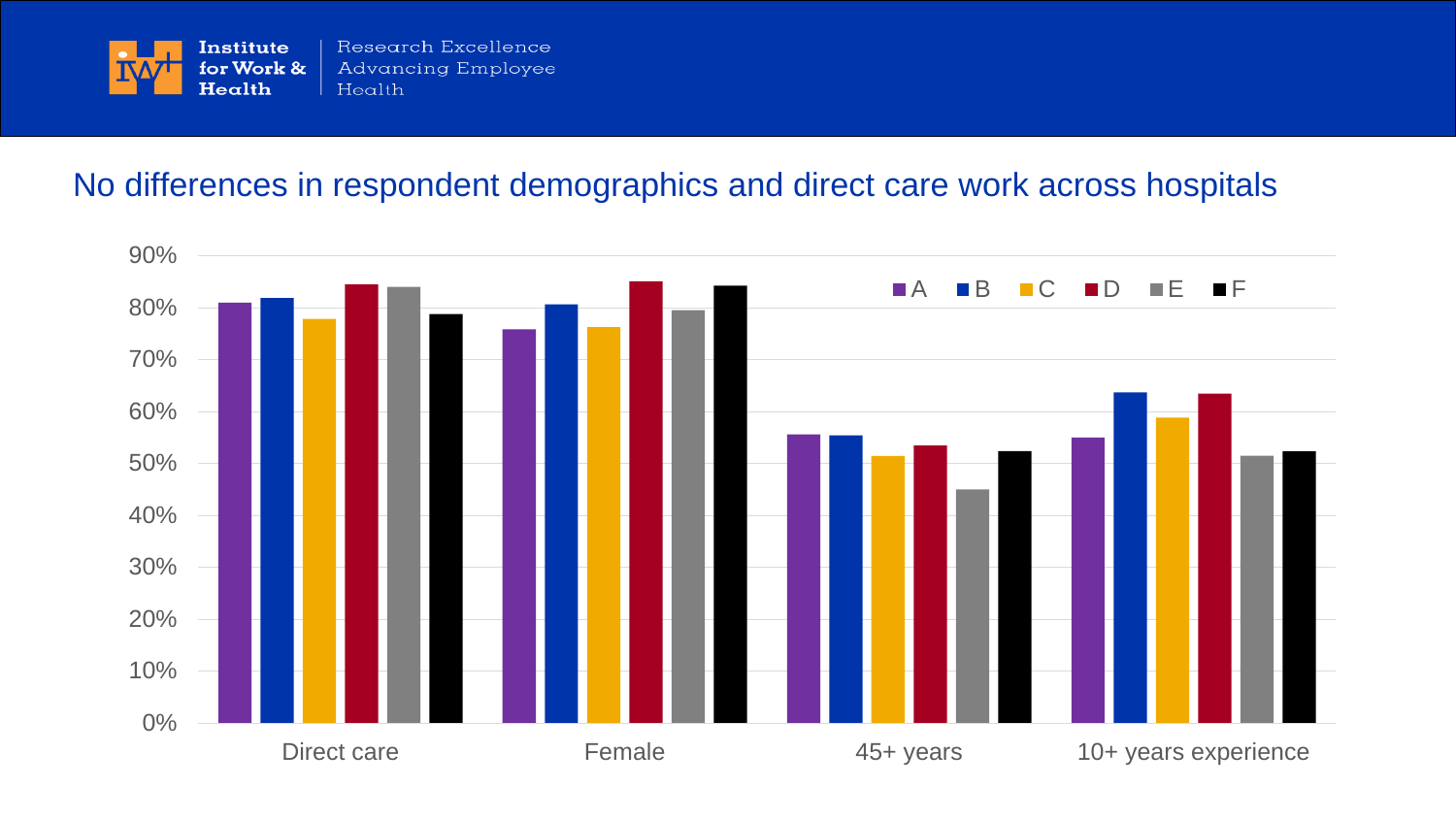

## Proportion of respondents who experienced workplace violence (past 12 months) by type and hospital

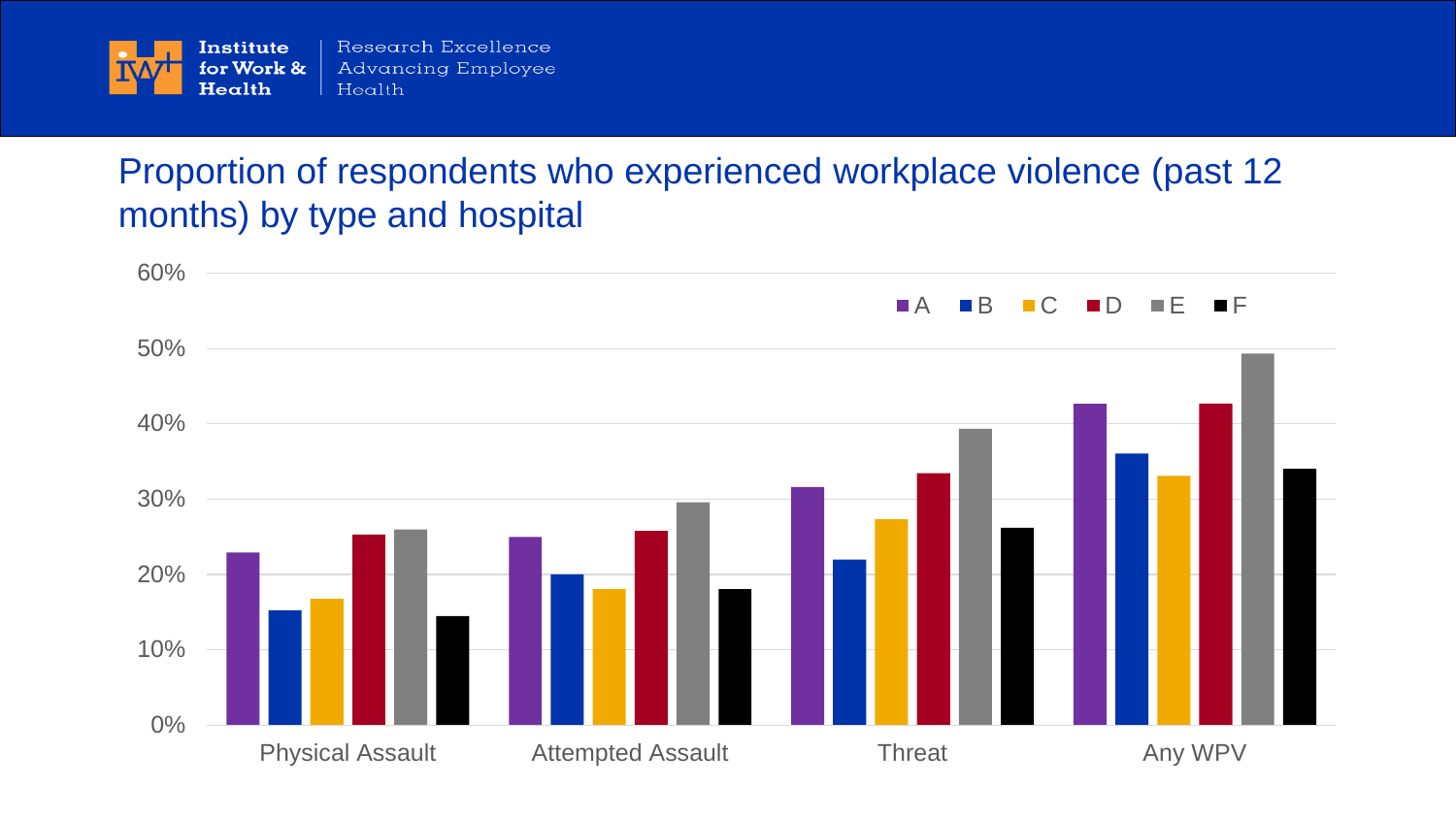

## Reporting of different WPV types (all hospitals)

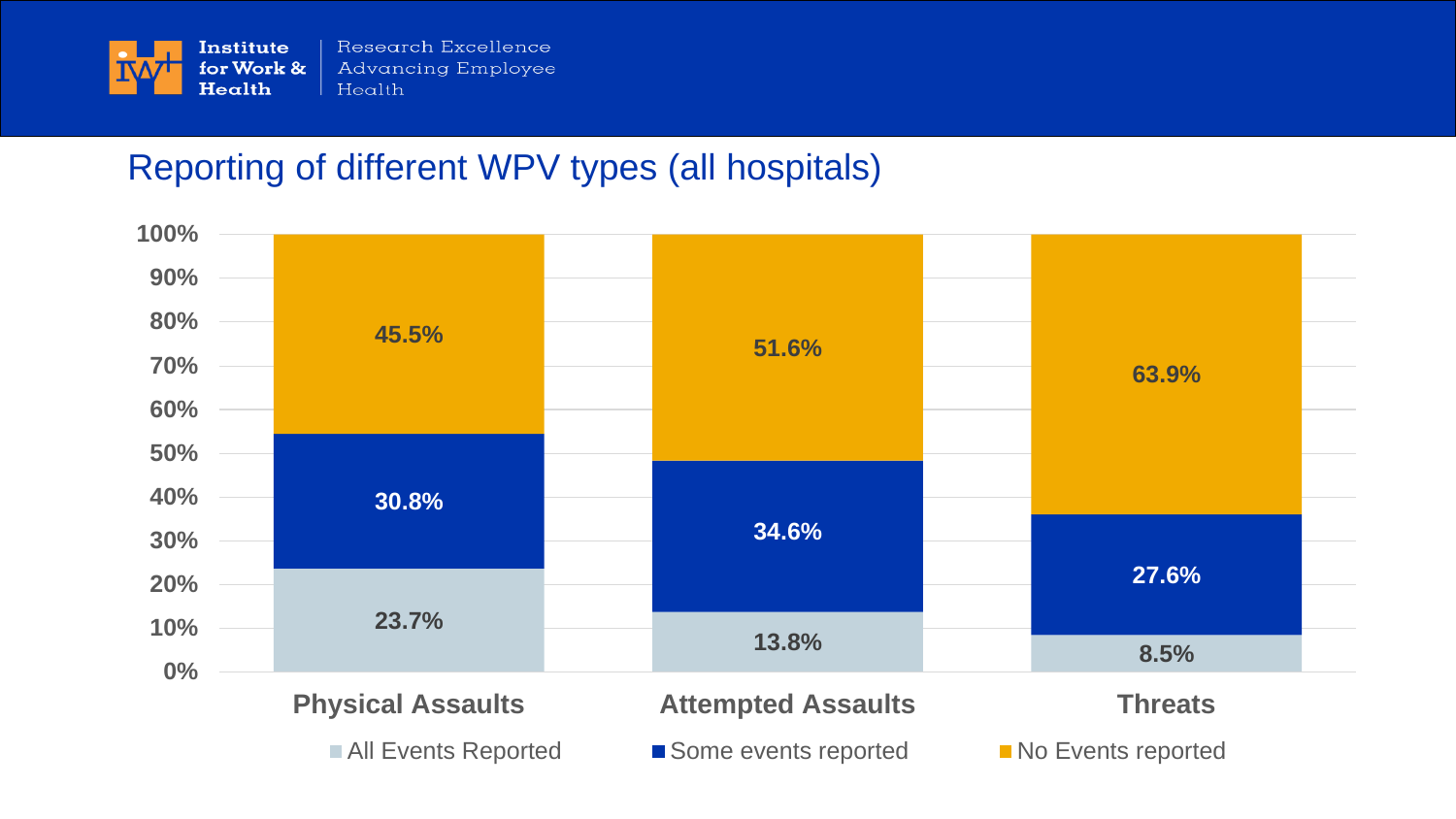

## Reporting of physical assaults by hospital

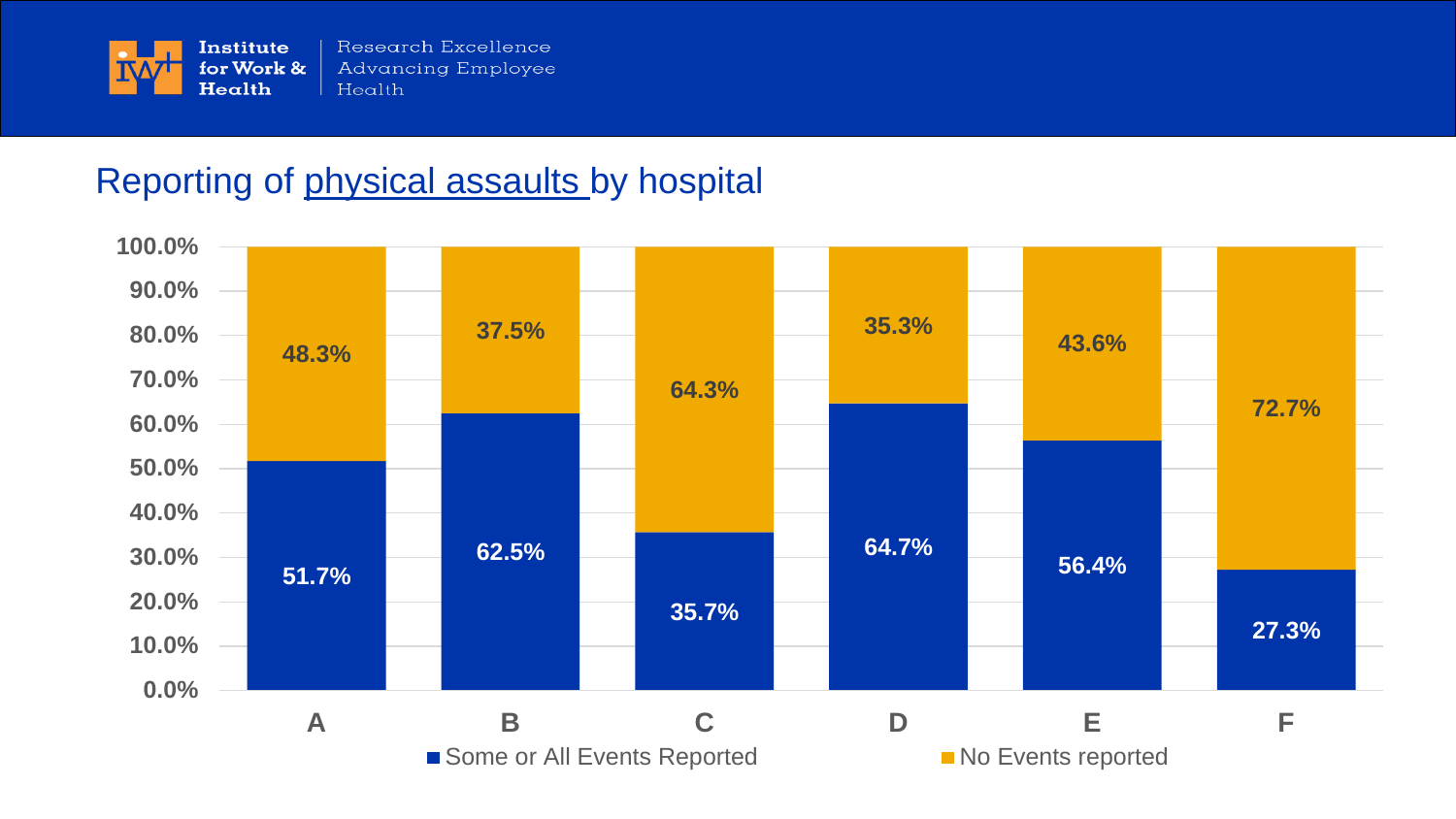

## Part Two: Sample size per hospital for most serious WPV incident (N = 511; 419 (82%) with some data)

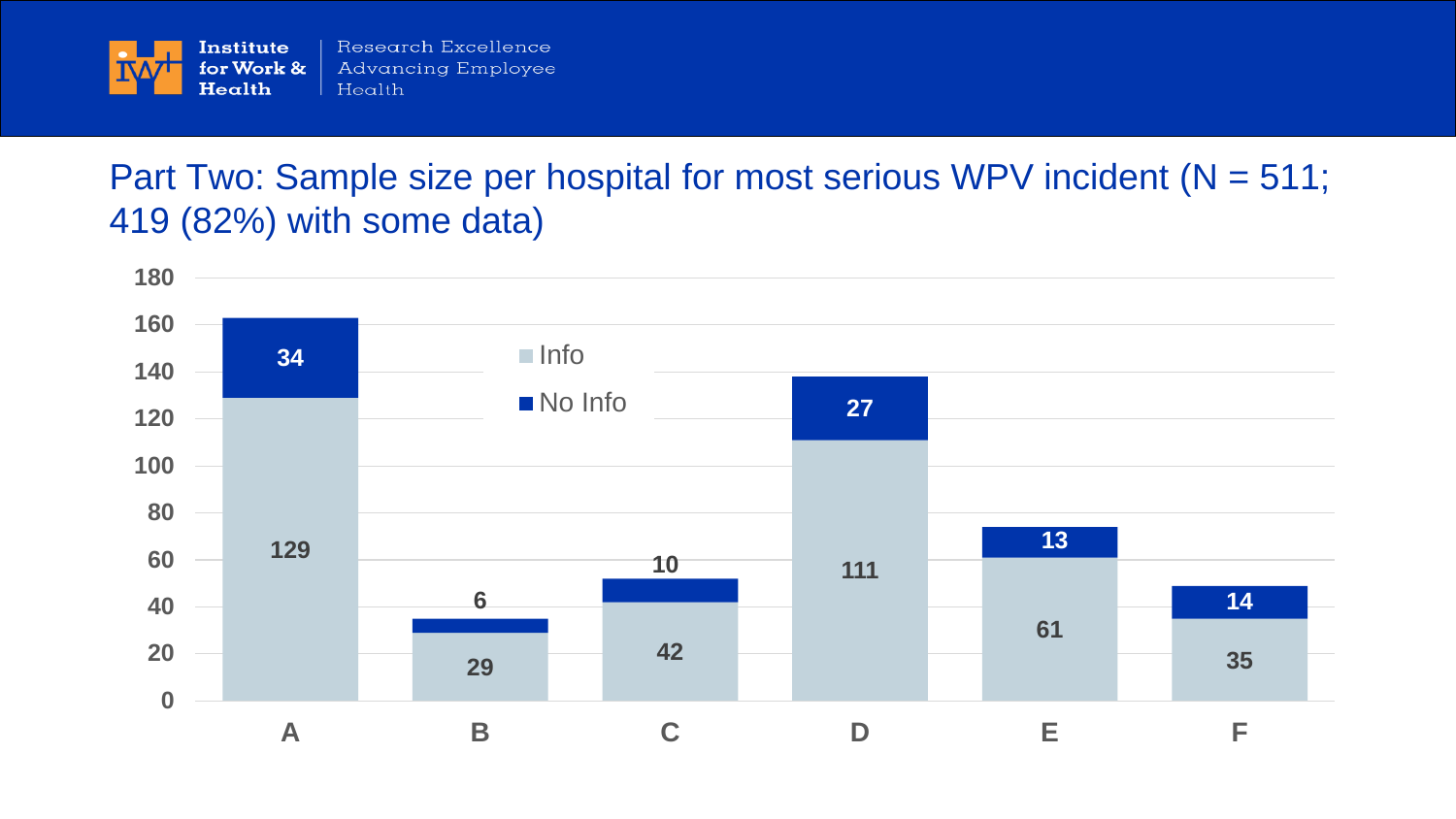

## Types of most serious WPV incidents reported  $(N = 419)$

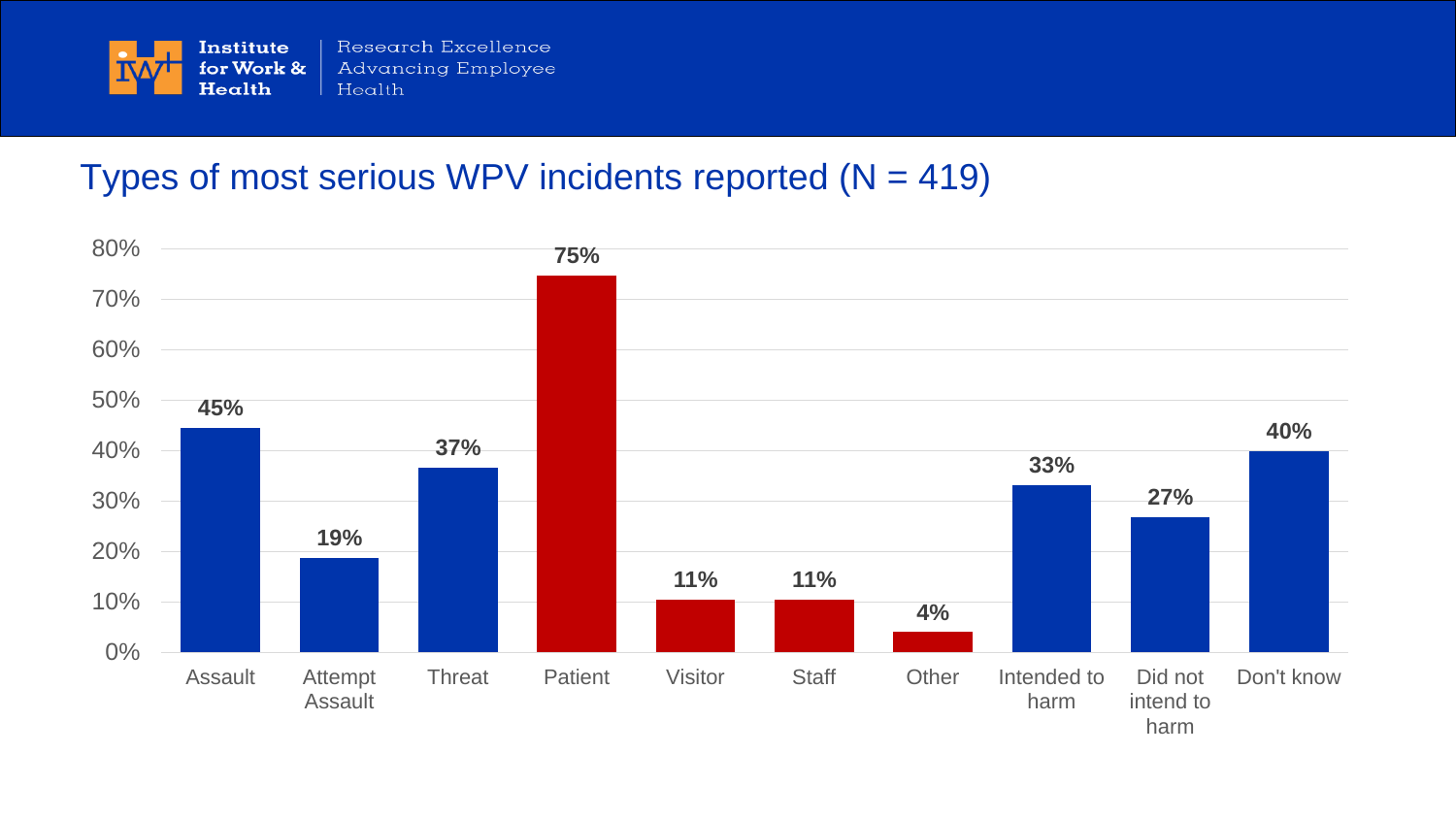

#### Consequences of workplace violence

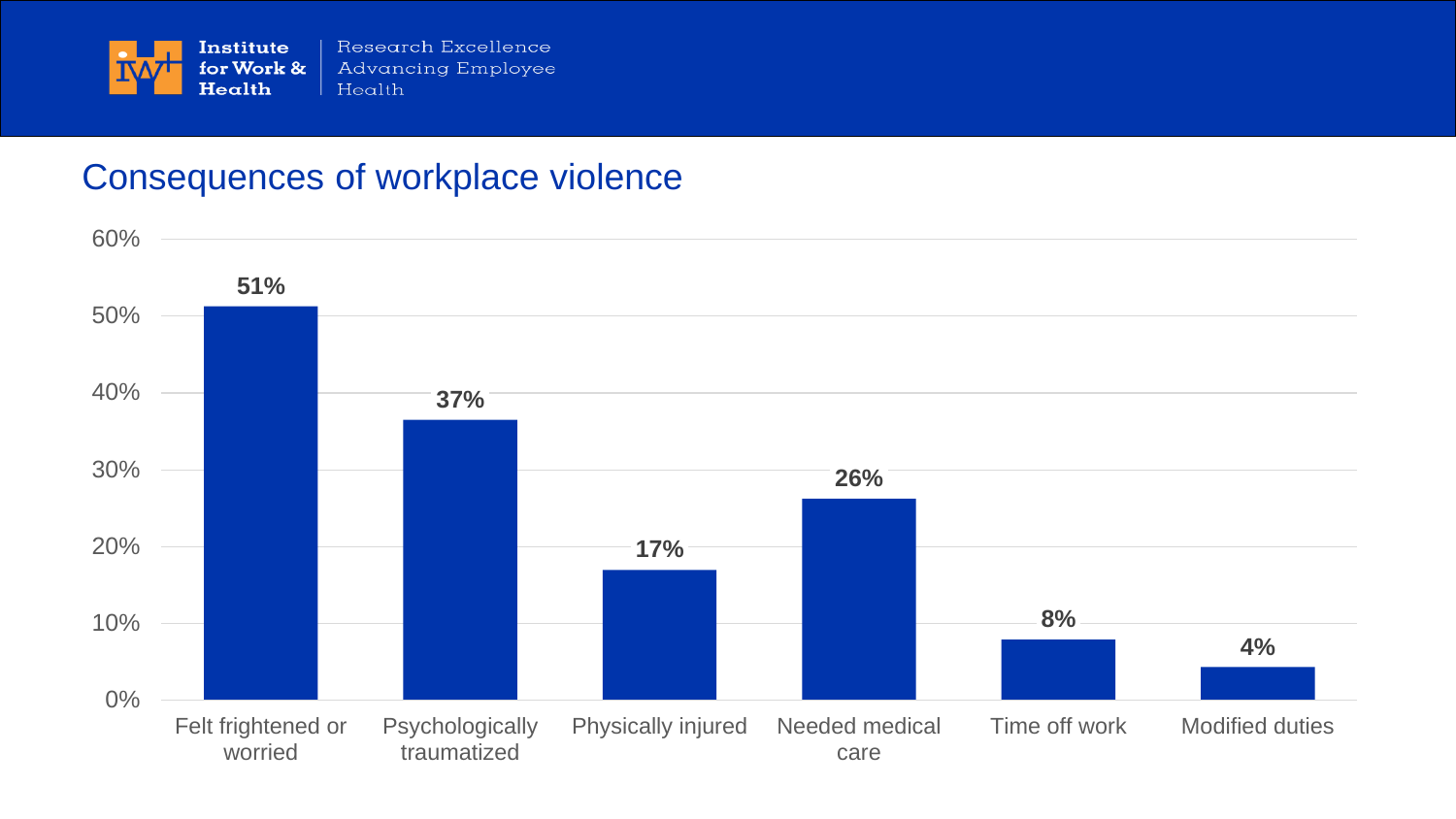

## Short Screening Scale for PTSD

Because of this event, did any of the following situations occur?

- 1. You avoided being reminded of the experience by staying away from certain places, people or activities
- 2. You lost interest in activities that were once important and enjoyable
- 3. You began to feel more isolated or distant from other people
- 4. You found if hard to have love or affection for other people
- 5. You began to feel that there was no point in planning for the future
- 6. You had more trouble than usual falling asleep or staying asleep
- 7. You became jumpy or easily startled by ordinary noises or movements?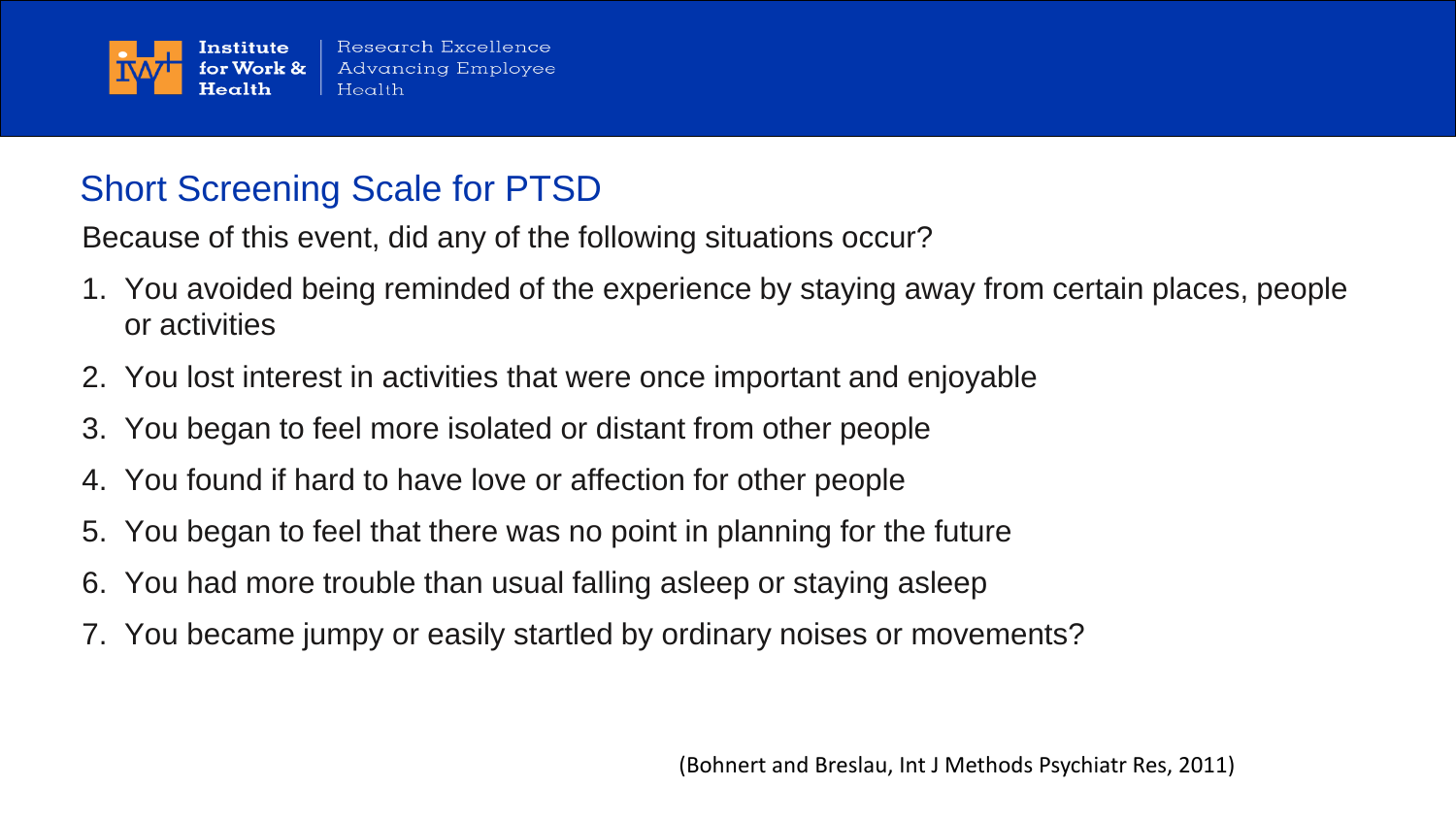

## Short Screening Scale for PTSD Score by violence type

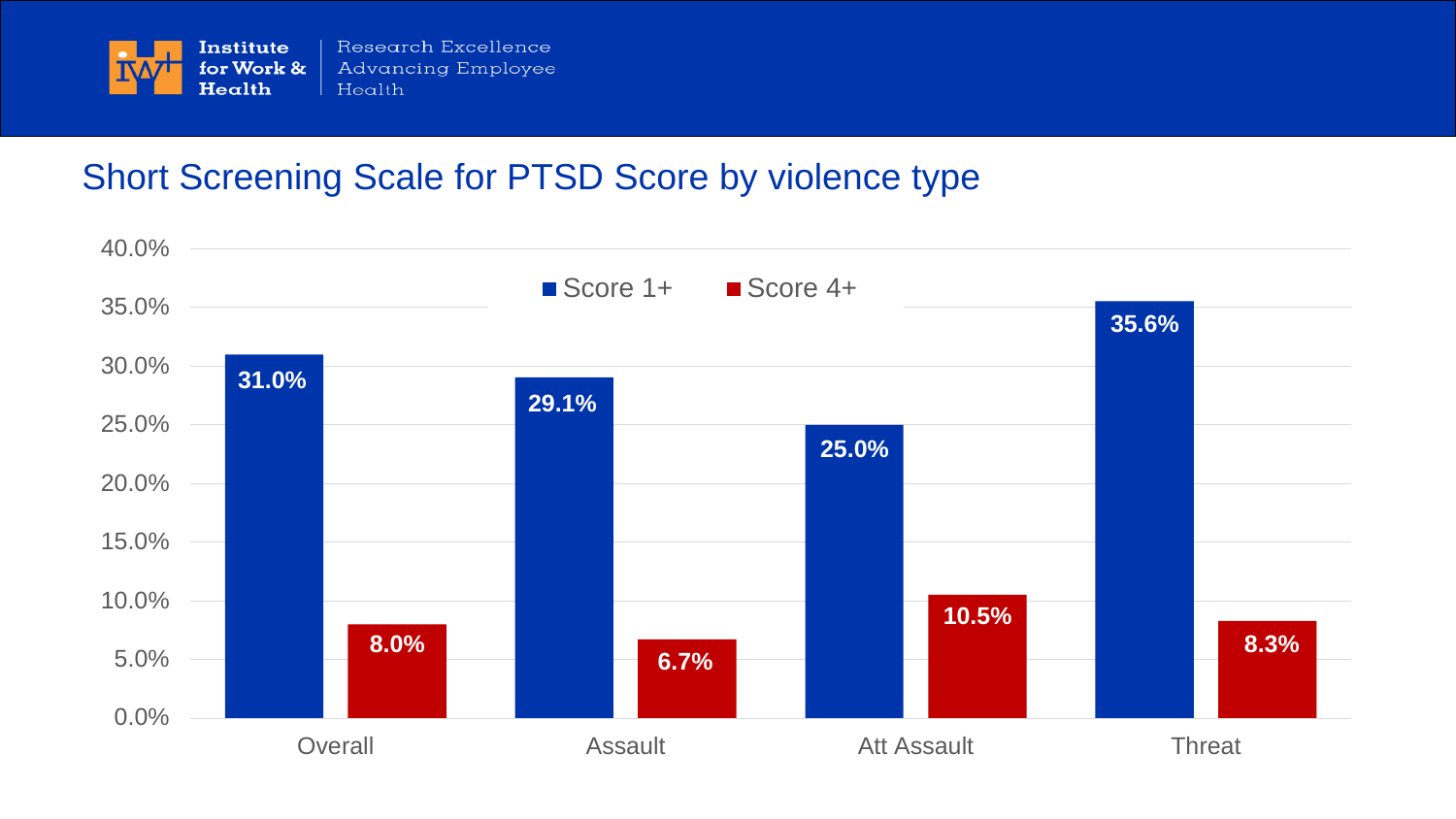

#### How did you report this event?

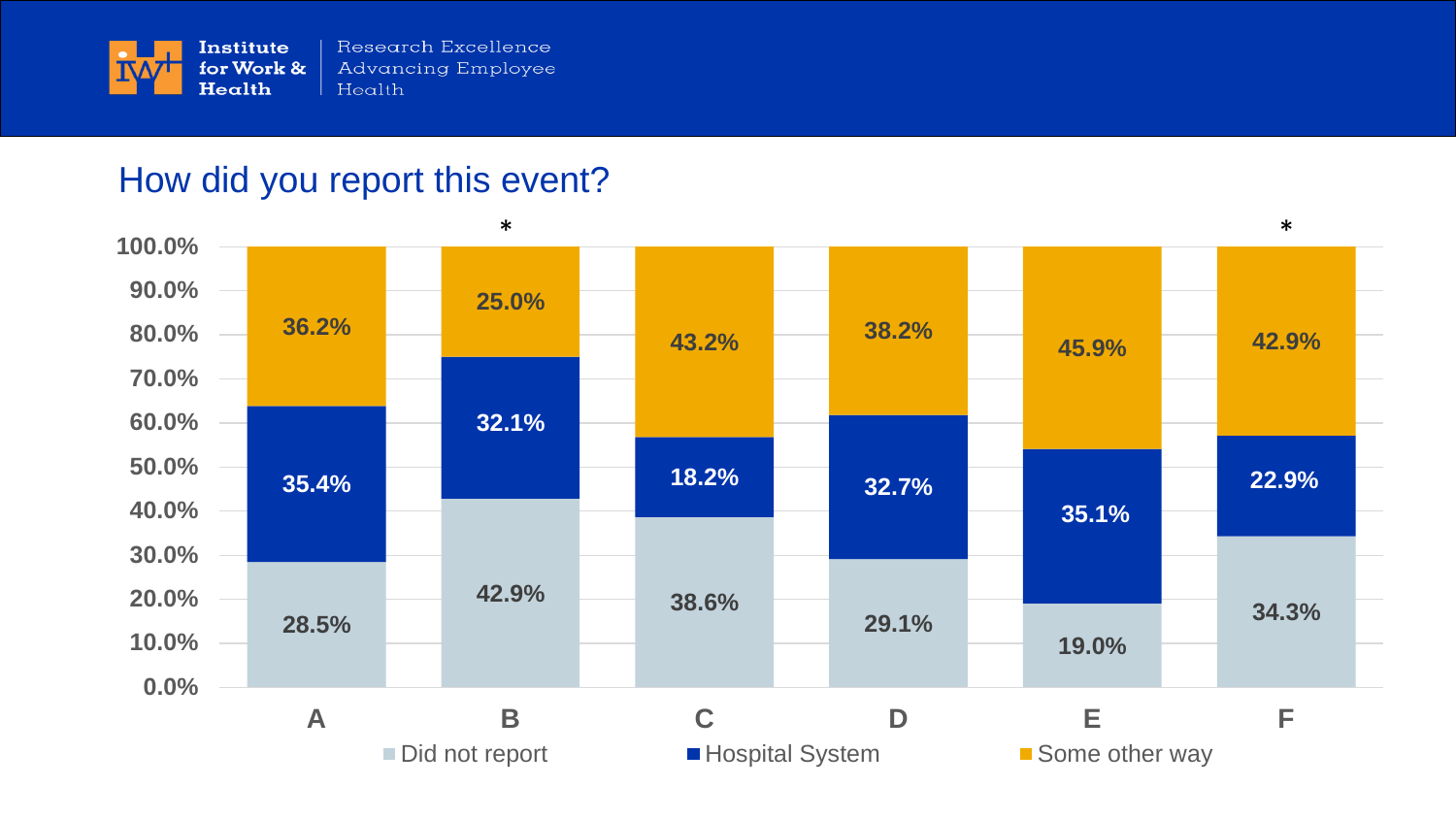

#### Proportion reporting to the hospital system by WPV subgroups

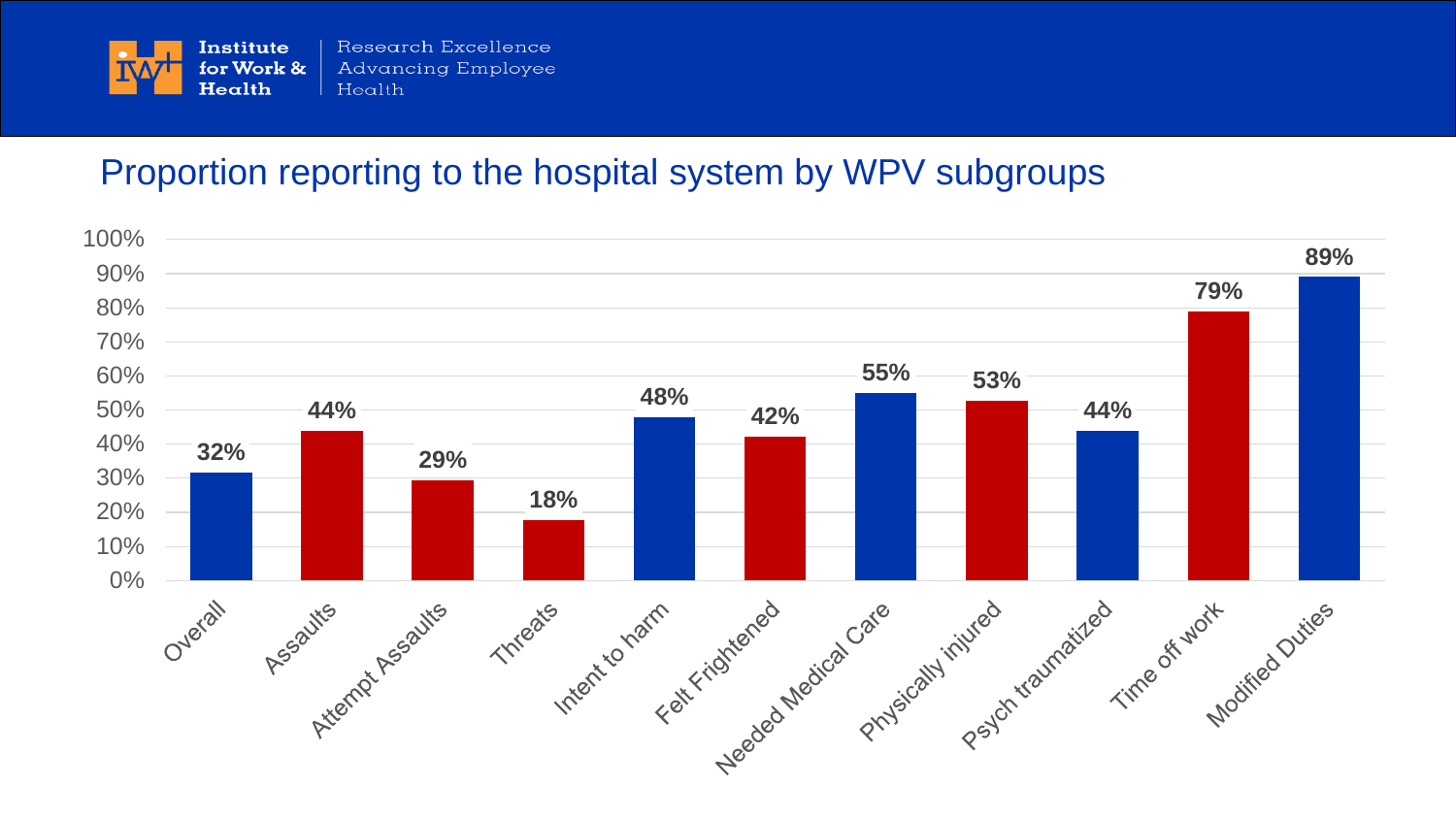

#### Main reason for not reporting (to hospital system). Multiple responses allowed.

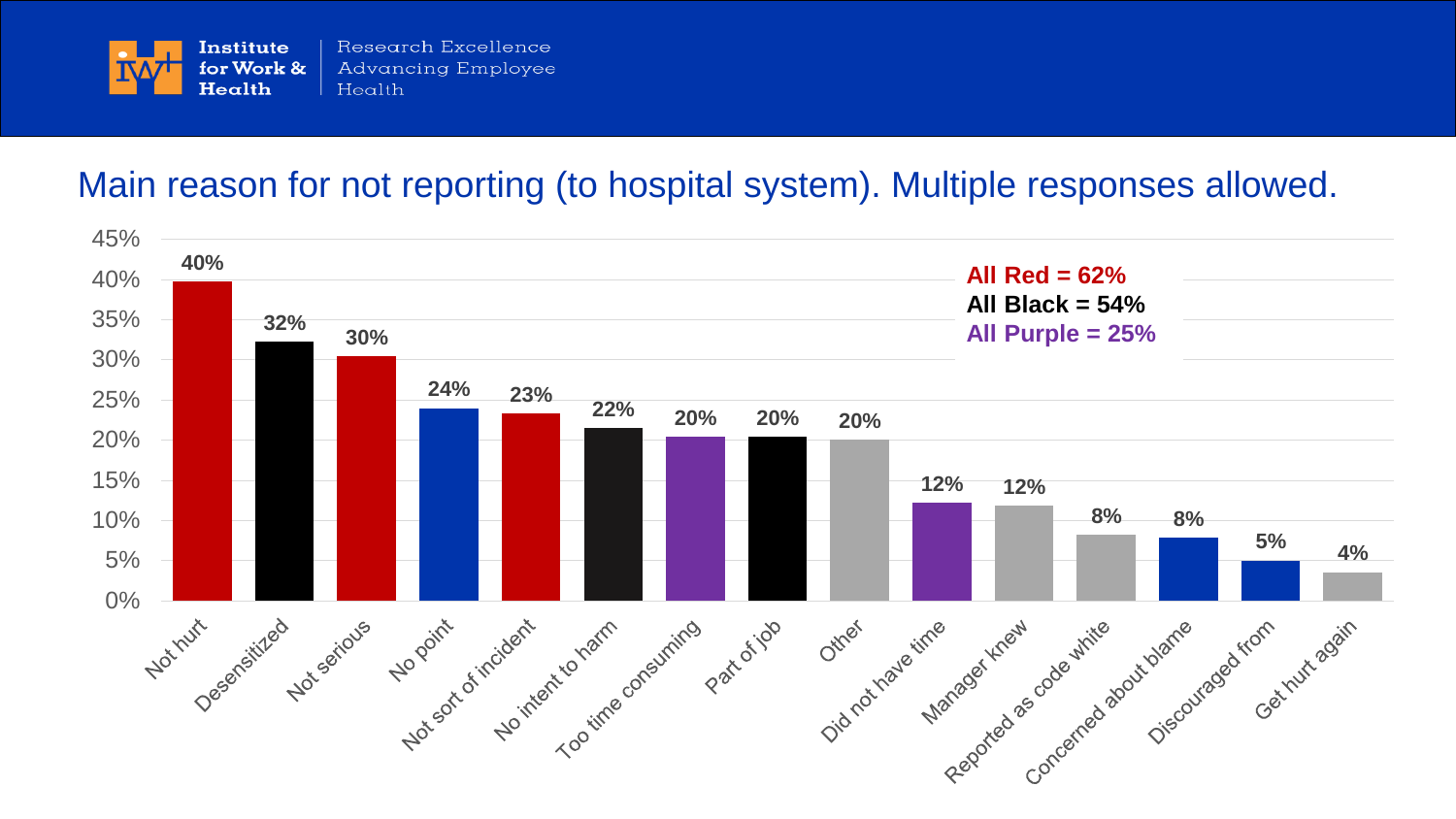

#### What corrective action was taken as a result  $(N = 374)$ ? Multiple responses allowed

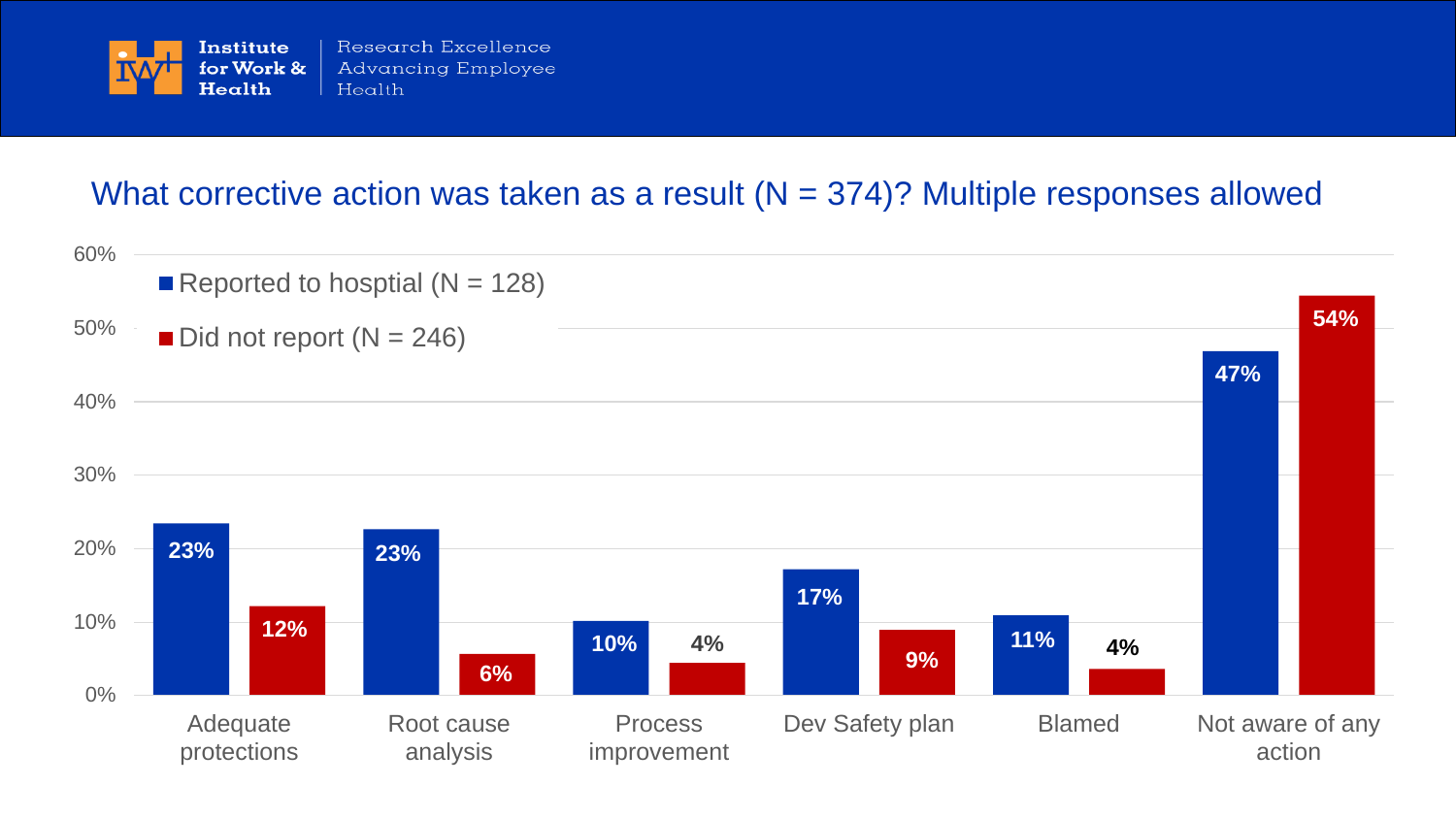

## Perceptions of WPV prevention  $(N = 1,111)$

Please indicate the extent to which you agree with the following statements ….

- 1. Violence Prevention is a safety priority
- 2. My organisation takes effective action to prevent abuse
- 3. My organisation takes effective action to prevent violence
- 4. Senior managers are committed to providing a safe and healthy workplace
- 5. The people I work with treat me with respect
- 6. I know that I can report issues related to WPV to my manager and action to protect me and others will be taken
- 7. My hospital takes effective action after violence occurs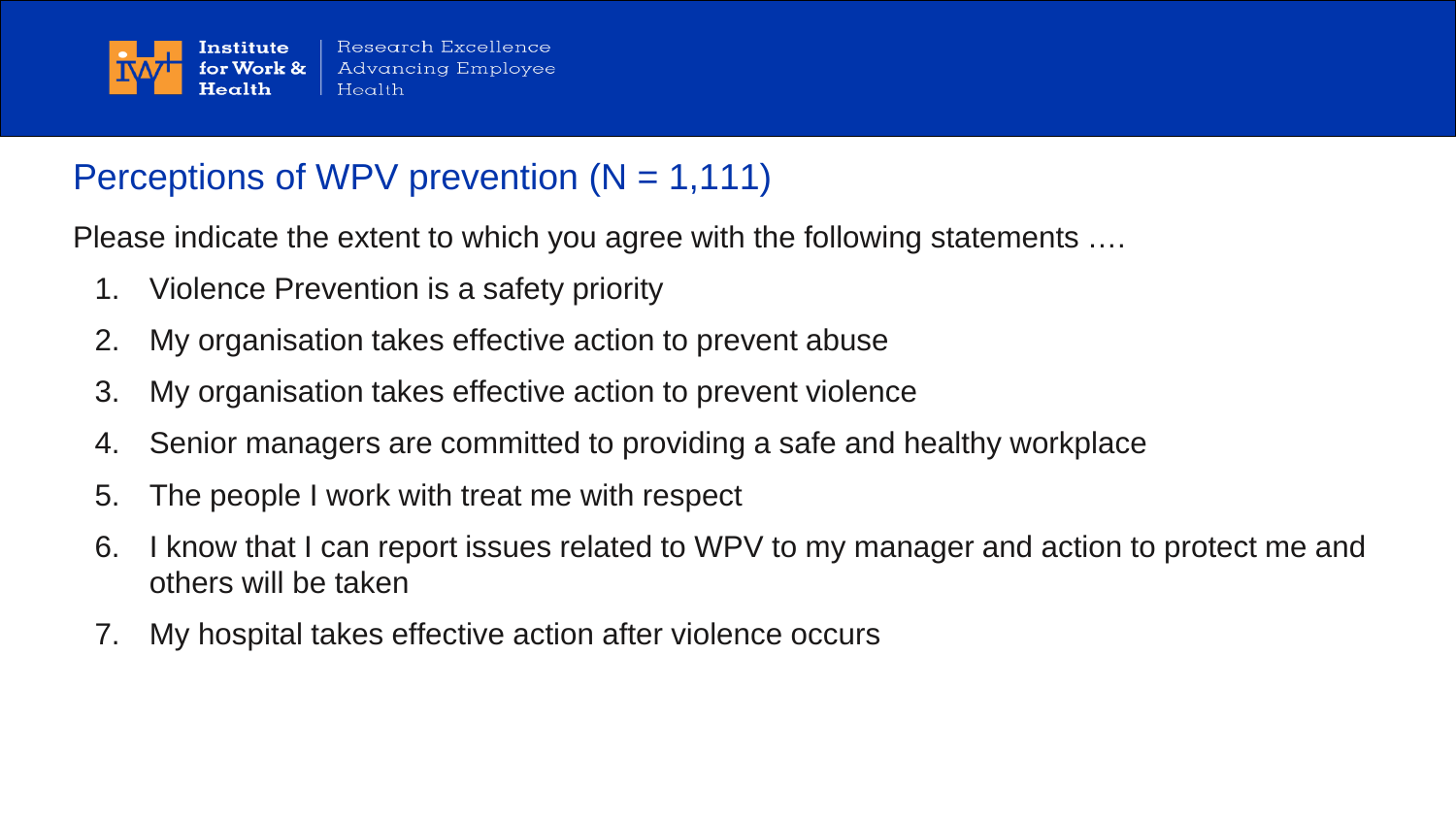

#### Proportion agree with each question by hospital  $(N = 1,111)$

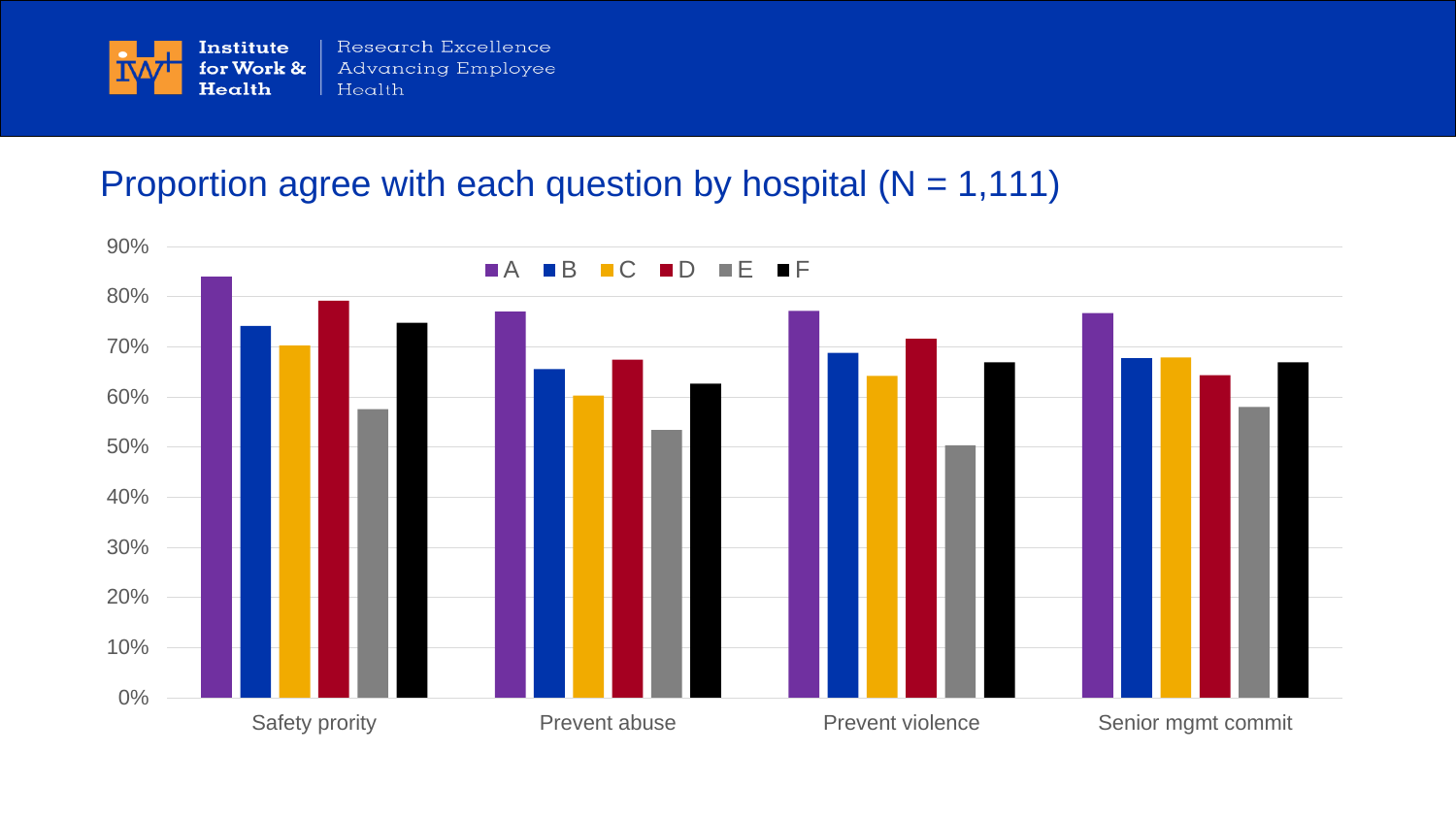

## Proportion agree with each question by hospital  $(N = 1,111)$

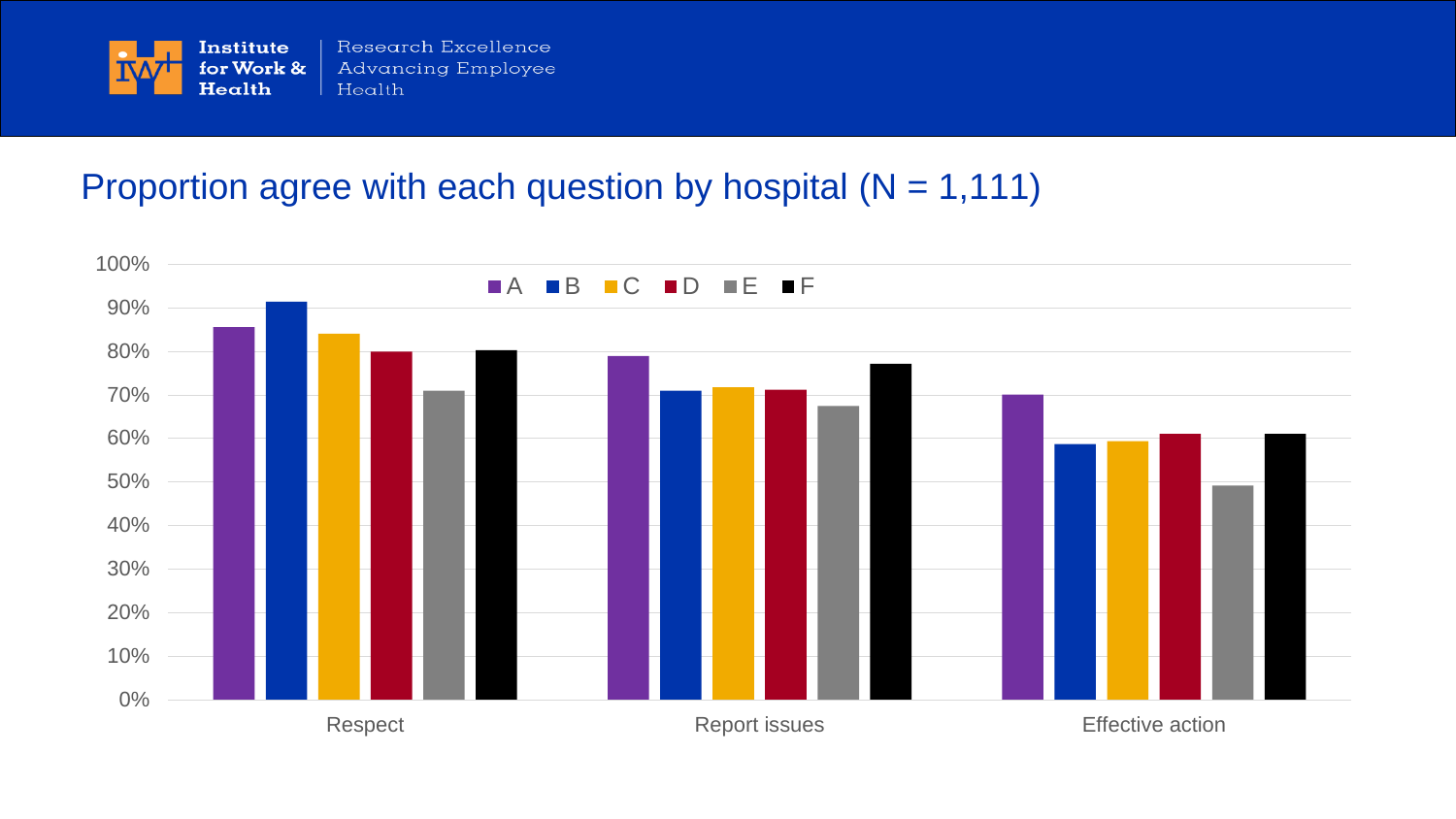

## Different measures of workplace violence prevention performance across hospitals (higher scores = worse performance)

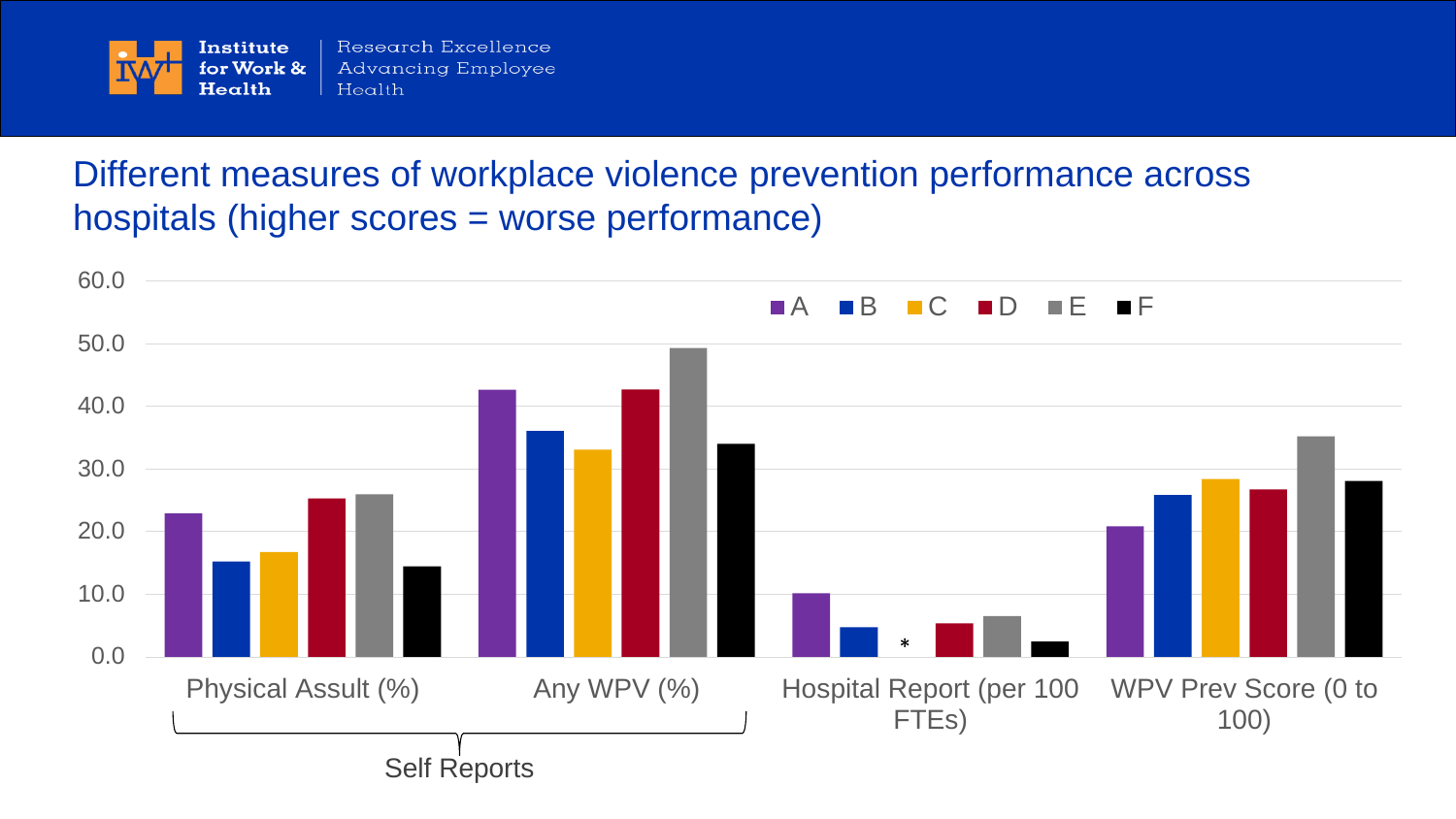

## Strengths and limitations

#### **Strengths**

- **First study to examine WPV reporting in hospitals in Ontario**
- Breath of information collected
- Confirms results from other studies in the US (both in rates or reporting and reasons for not reporting)

#### **Weaknesses**

- **Low response rate**
- Unable to assess potentially important differences between hospitals (low sample size in some hospitals)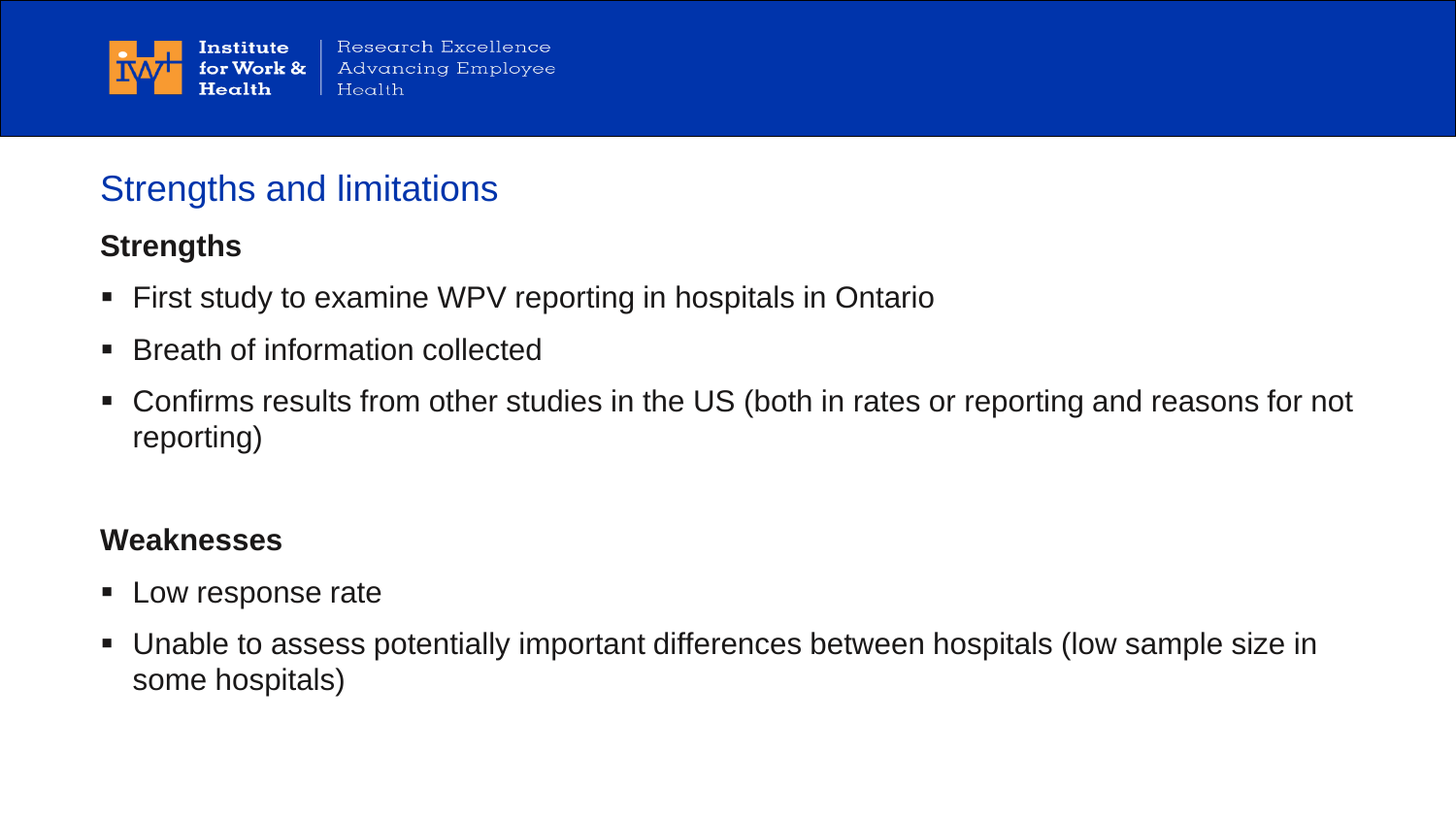

## Key Messages

- Underreporting of workplace violence is substantial and differs across six hospitals that are similar in other respects (e.g. size, reporting systems)
- Key reasons for non-reporting include not being hurt/seriousness, being desensitised, and feeling nothing happens as a result
- Relationship between self-report WPV, hospital recorded WPV and perceptions of WPV prevention activities are complex
- More research will larger samples (number of participants and number of hospitals) is required
- Recommend caution and care in the use of hospital reports of WPV as a KPI for WPV prevention in the short term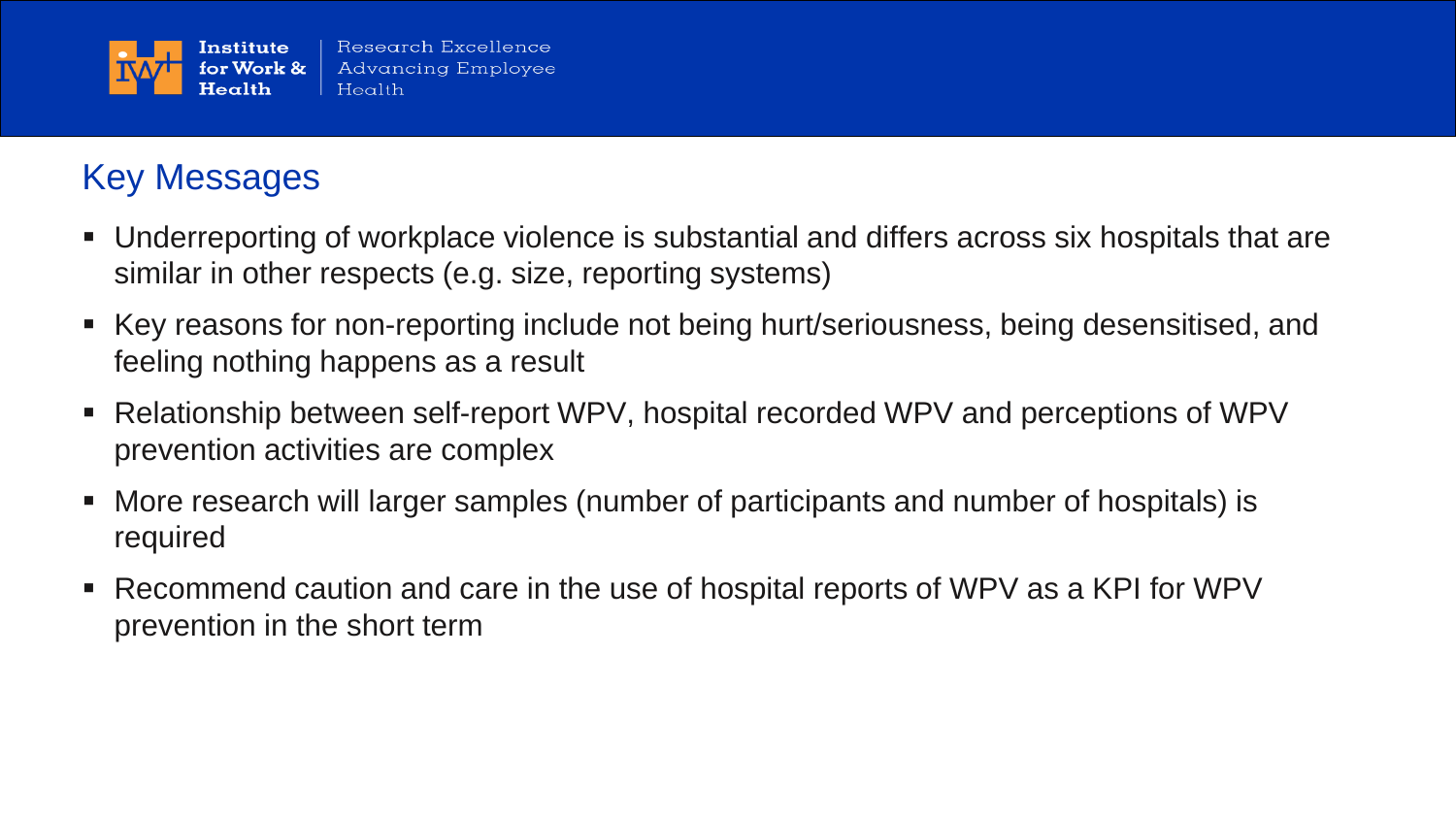

## Keep up on evidence-based practices from IWH



Sign up online for our monthly e-alerts, our quarterly newsletter, event notifications and more: [www.iwh.on.ca/e-alerts](http://www.iwh.on.ca/e-alerts)



Follow @iwhresearch on Twitter: [www.twitter.com/iwhresearch](http://www.twitter.com/iwhresearch)



Connect with us on LinkedIn: [www.linkedin.com/company/institute-for-work-and-health](http://www.linkedin.com/company/institute-for-work-and-health)



Subscribe to our YouTube channel: [www.youtube.com/iwhresearch](http://www.youtube.com/iwhresearch)



This document/slide is licensed under a Creative Commons Attribution-NonCommercial-NoDerivatives 4.0 International License:[http://creativecommons.org/licenses/by-nc-nd/4.0/.](http://creativecommons.org/licenses/by-nc-nd/4.0/)